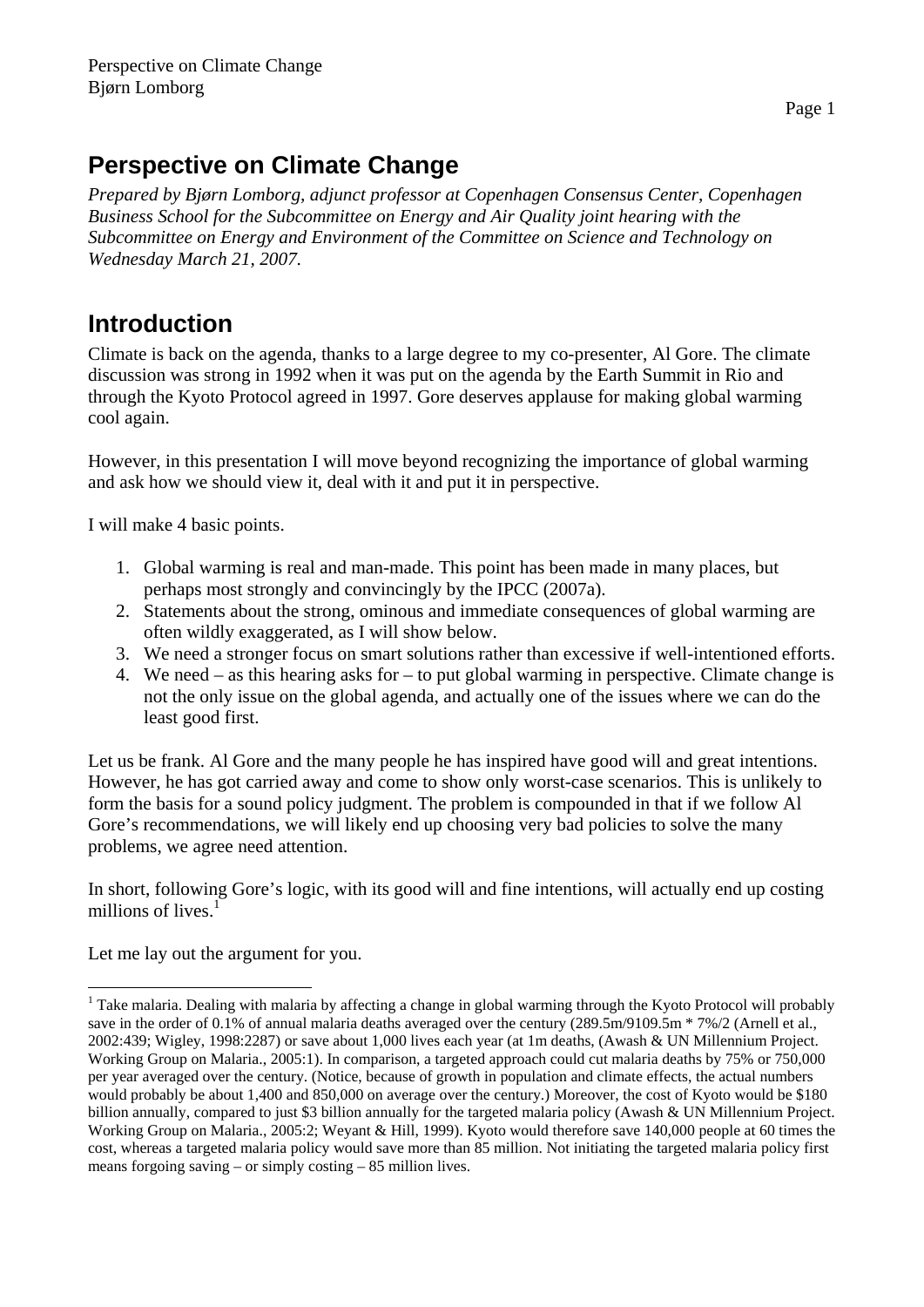

## **Global warming is real and man-made**

**Figure 1** Expected temperature increase from 2000-2100 in the business-as-usual scenario (with simulation of temperature increase

from 1900-2000).<sup>2</sup>

I would argue that our best information comes from the UN Climate Panel, the so-called IPCC (the Intergovernmental Panel on Climate Change). In Figure 1, we have a simple, standard prediction for the coming hundred years from the medium scenario of the 2007 IPCC report. Here we are told that that over the century global mean temperatures will increase about  $2.6^{\circ}C$  (4.7°F) with a span of 1.8- $4.0^{\circ}C^3$ 

The total cost of global warming is anything but trivial, about \$15 trillion.<sup>4</sup> Yet it is only about 0.5% of the total net worth of the  $21<sup>st</sup>$  century, about \$3,000 trillion.<sup>5</sup>

### **Consequences often vastly exaggerated**

Global warming is being described in everyday media in ever more dire terms. The IPPR think tank (which is strongly in favor of  $CO<sub>2</sub>$  cuts) in 2006 produced an analysis of the UK debate. It summarized the flavor thus:

Climate change is most commonly constructed through the alarmist repertoire – as awesome, terrible, immense and beyond human control. This repertoire is seen everywhere

 $\overline{a}$  $2^2$  (IPCC, 2007a:14; , 2007b:fig 10.3.1) of A1B, described as the Business-As-Usual scenario, (Dai, Wigley, Boville, Kiehl, & Buja, 2001).

<sup>3</sup>  $^3$  And a span of this from 1.1-6.4 $^{\circ}$ C (IPCC, 2007a:13).

Estimated from (Nordhaus, 2006a).

 $<sup>5</sup>$  The discounted GDP of A1B economic output from (Nakicenovic & IPCC WG III., 2000).</sup>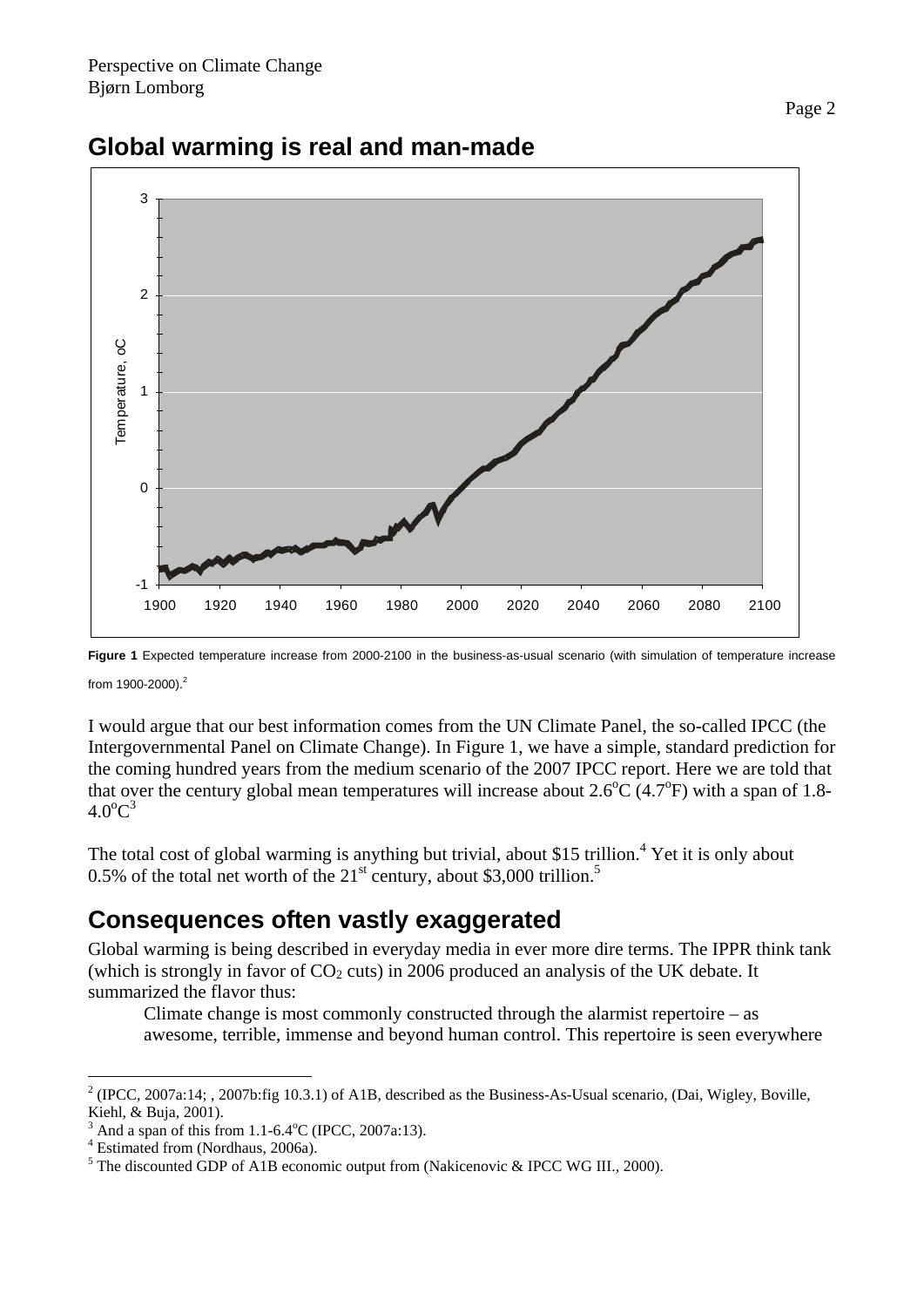and is used or drawn on from across the ideological spectrum, in broadsheets and tabloids, in popular magazines and in campaign literature from government initiatives and environmental groups. It is typified by an inflated or extreme lexicon, incorporating an urgent tone and cinematic codes. It employs a quasi-religious register of death and doom, and it uses language of acceleration and irreversibility.<sup>6</sup>

This kind of language makes any sensible policy dialogue about our global choices impossible. In public debates, the argument I hear most often is a variant of "if global warming is going to kill us all and lay waste to the world, this has to be our top priority – everything else you talk about, including HIV/AIDS, malnutrition, free trade, malaria, clean drinking water may be noble but utterly unimportant compared to global warming." Of course, if the deadly description of global warming were correct, the inference of its primacy would also be correct, but as we will see, global warming is nothing of the sort. It is one – but only one – problem of many, we will have to tackle through the  $21<sup>st</sup>$  century.

Very clearly this is seen in the Gore's own description of his movie, *An Inconvenient Truth*. Here it is said that:

We have just ten years to avert a major catastrophe that could send our entire planet into a tail-spin of epic destruction involving extreme weather, floods, droughts, epidemics and killer heat waves beyond anything we have ever experienced.<sup>7</sup>

Yet this is simply incorrect, both as it stands and in its policy conclusions. Let us look at heat deaths, sea level rise, hurricanes and malaria as outstanding examples of Gore's claim.

### *Heat and cold deaths*

Very often, we only hear about the heat deaths but not the cold deaths – and sometimes this is even repeated in the official literature, as in the US 2005 Climate Change and Human Health Impacts report, where heat is mentioned 54 times and cold just once.<sup>8</sup> We need to know just how much more heat deaths we can expect compared to how many fewer cold deaths.

Much has been made of the heat wave in Europe in early August 2003, which killed 35,000 people, with 2,000 deaths in the UK.<sup>9</sup> Yet, each year more than 25,000 people die in the UK from cold.<sup>10</sup> It can be estimated that every year more than 200,000 people die from excess heat in Europe.<sup>11</sup> It is reasonable to estimate that each year about 1.5 million people die from excess cold in Europe.<sup>12</sup> This is more than seven times the total number of heat deaths.<sup>13</sup> Just in this millennium Europe have lost more than 10 million people to the cold, 300 times the iconic 35,000 heat deaths from 2003. That we so easily forget these deaths and so easily embrace the exclusive worry about global warming tells us of a breakdown in our sense of proportion.

 $\overline{a}$  $<sup>6</sup>$  (Ereaut & Segnit, 2006:7).</sup>

 $^7$  http://www.climatecrisis.net/aboutthefilm/, accessed on March 17 2007.

<sup>&</sup>lt;sup>8</sup> (Ebi, Mills, Smith, & Grambsch, 2006), see also (Basu & Samet, 2002; McMichael, Woodruff, & Hales, 2006) which *only* talks about heat related deaths.

 $\frac{9}{2}$  E.g. (Gore & Melcher Media, 2006:74-75).

 $^{10}$  (BBC Annon., 2006)

 $11\overline{207,000}$ ; based on a simple average of the available cold and heat deaths per million, cautiously excluding London from (Keatinge et al., 2000:672), and using WHO's estimate for Europe's population at 878m (WHO, 2004:121).  $12$  1.48 million estimated in the same way as total heat deaths.

 $13$  It is about 15% of the total death toll from Europe, (9.56m deaths, (WHO, 2004:121)).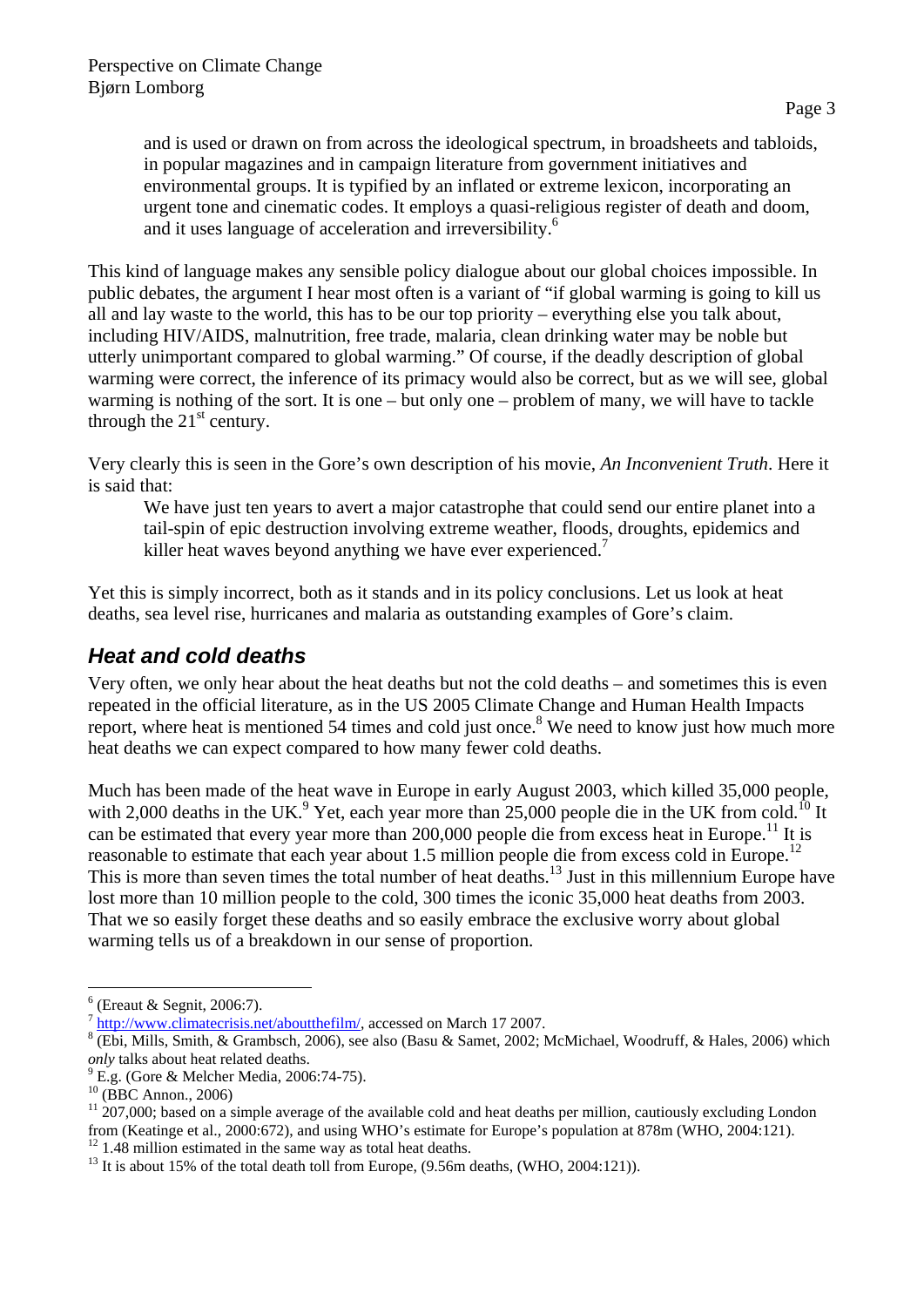The important fact, of course, is what will happen with future temperature increases. Let us for the moment assume – very unrealistically – that we will not adapt to towards the future heat. Still, the largest European study conclude that for at least for  $2^{\circ}C$ , "Our data suggest that any increases in mortality due to increased temperatures would be outweighed by much larger short term declines in cold related mortalities."<sup>14</sup> For Britain it is estimated that a  $2^{\circ}$ C increase will mean 2,000 more heat deaths but 20,000 fewer cold deaths.<sup>15</sup> A paper trying to incorporate all studies on this issue (a socalled meta-study) and apply it to a broad variety of settings both developed and developing around the world found that "global warming may cause a decrease in mortality rates, especially of cardiovascular diseases."16 For the US, the net *lower* death count from global warming in 2050 is estimated at  $174,000$  per year.<sup>17</sup>

### *Sea level rise*

In its 2007 report, the UN estimate that sea levels will rise about 34.5cm over the rest of the century.18 While this is not a trivial amount, it is also important to realize that it is certainly not outside the historical experience. Since 1850 we have experienced a sea level rise of about 29cm, yet this has clearly not caused major disruptions. Sea level rise is a problem, but not a catastrophe. Ask a very old person about the most important issues that took place in the  $20<sup>th</sup>$  century. She will likely mention the two world wars, the cold war, the internal combustion engine and perhaps the IT revolution. But it is very unlikely that she will add: 'oh, and sea levels rose.'

It is also important to realize that new prediction is *lower* than the previous IPCC estimates. The new span is 18-59cm (midpoint 38.5cm), down from 9-88cm in 2001 (midpoint 48.5cm).<sup>19</sup> This continues a declining trend from the nineties (where the first IPCC expected 67 cm), and the 80s, where the US EPA projected several meters.<sup>20</sup>

But this information is much less troublesome than what we often hear from global warming advocates. Al Gore has perhaps made their point most forcefully in his book and film. In a very moving film clip he shows us how large parts of Florida, including all of Miami, will be inundated by 20 feet of water.<sup>21</sup> He goes on to show us equally strong clips of San Francisco Bay being flooded, the Netherlands being wiped off the map, Beijing and then Shanghai being submerged, Bangladesh be made uninhabitable for 60 million people, and even how New York and its World Trade Center Memorial will be deluged.

How is it possible that one of today's strongest voices on climate change can say something so dramatically different from the best science, as we see from the IPCC in Figure 2. The IPCC estimates a foot, Gore tops them 20 times. Well, technically, Al Gore is not contradicting the UN, because he simply says: "If Greenland melted or broke up and slipped into the sea – or if half of Greenland and half of Antarctica melted or broke up and slipped into the sea, sea levels worldwide

 $\overline{a}$ 14 (Keatinge et al., 2000:672)

<sup>&</sup>lt;sup>15</sup> (Keatinge & Donaldson, 2004:1096), (Langford & Bentham, 1995) likewise estimate 9000 fewer cold deaths. <sup>16</sup> (W. J. M. Martens, 1998:342).

 $17$  (Bosello, Roson, & Tol, 2006).

<sup>&</sup>lt;sup>18</sup> (IPCC, 2007b:10.6.5) says 29cm. A1B midpoint is 34.5cm (IPCC, 2007a).

<sup>&</sup>lt;sup>19</sup> (IPCC, 2001:75).

<sup>&</sup>lt;sup>20</sup> 1996: 38-55cm (IPCC & Houghton, 1996:364), 1992 and 1983 EPA from (Yohe & Neumann, 1997:243, 250).<br><sup>21</sup> (Gore, 2006:59min ff; Gore & Melcher Media, 2006:196-209).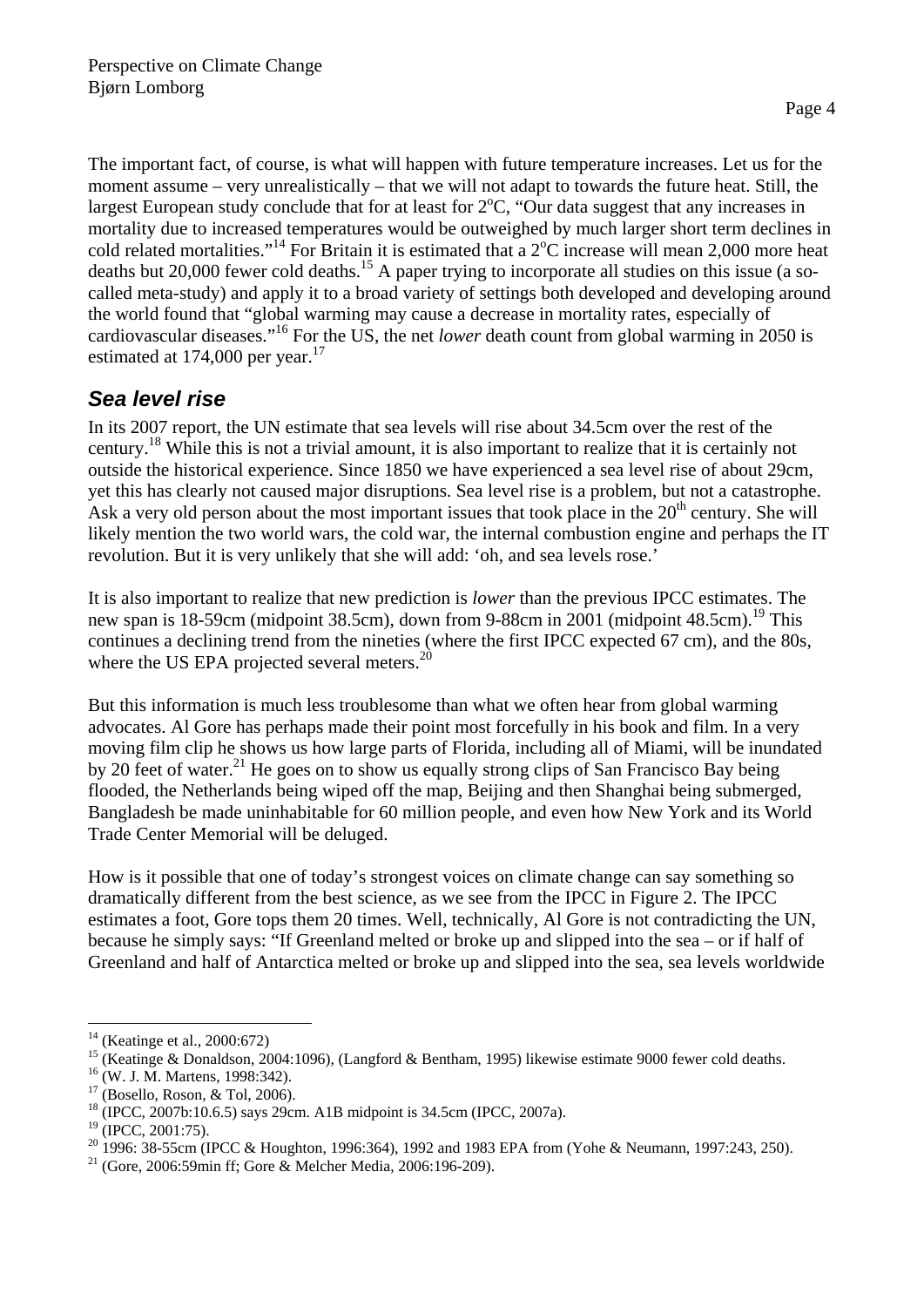#### Perspective on Climate Change Bjørn Lomborg

would increase by between 18 and 20 feet."<sup>22</sup> He is simply positing a hypothetical and then in full graphic and gory detail showing us what – hypothetically – would happen to Miami, San Francisco, Amsterdam, Beijing, Shanghai, Dhaka and then New York.<sup>23</sup>

But of course, the impact of the film clearly suggest immediate inundation, reinforced by such comments as rising sea levels around Beijing would mean that "more than 20 million people would have to be evacuated."<sup>24</sup>

Yet, take an overview of the simulations of Greenland sea level contributions.<sup>25</sup> None are higher than 3mm/year by the end of the century, whereas Gore's claim – if valid even in a century span – would have to be around 120mm or 40 times higher than the very highest model estimate. The IPCC estimate that Greenland is expected to contribute 3.5 cm over the century by itself, and with models indicating a lower estimate of 1cm and high estimate of  $15cm<sup>26</sup>$  This means that Gore's claim is 174 times higher than the IPCC, see Figure 2. It is unlikely that such an approach will lead to good policy initiatives.





or 174 times more.

 $\overline{a}$  $22$  (Gore & Melcher Media, 2006:196)

 $23$  Yet, he also says: "First of all, this is not the worst case. The worst case, you don't want to hear! I think I'm right down the middle and in fact, the scientific community has validated the science in this film, and, for example, the six metre, six to seven metre sea level rise – that would come if Greenland broke up and slipped into the sea. It would come if west Antarctica, the portion that's propped up against the tops of islands with the warmer sea coming underneath it, if it went. If both went, it would be 12 to 14 metres" (Denton, 2006).

 $24$  (Gore & Melcher Media, 2006:204).

 $25$  (Gregory & Huybrechts, 2006:1721).

<sup>26 (</sup>Gregory & Huybrechts, 2006:1721; IPCC, 2007b:10.6.4).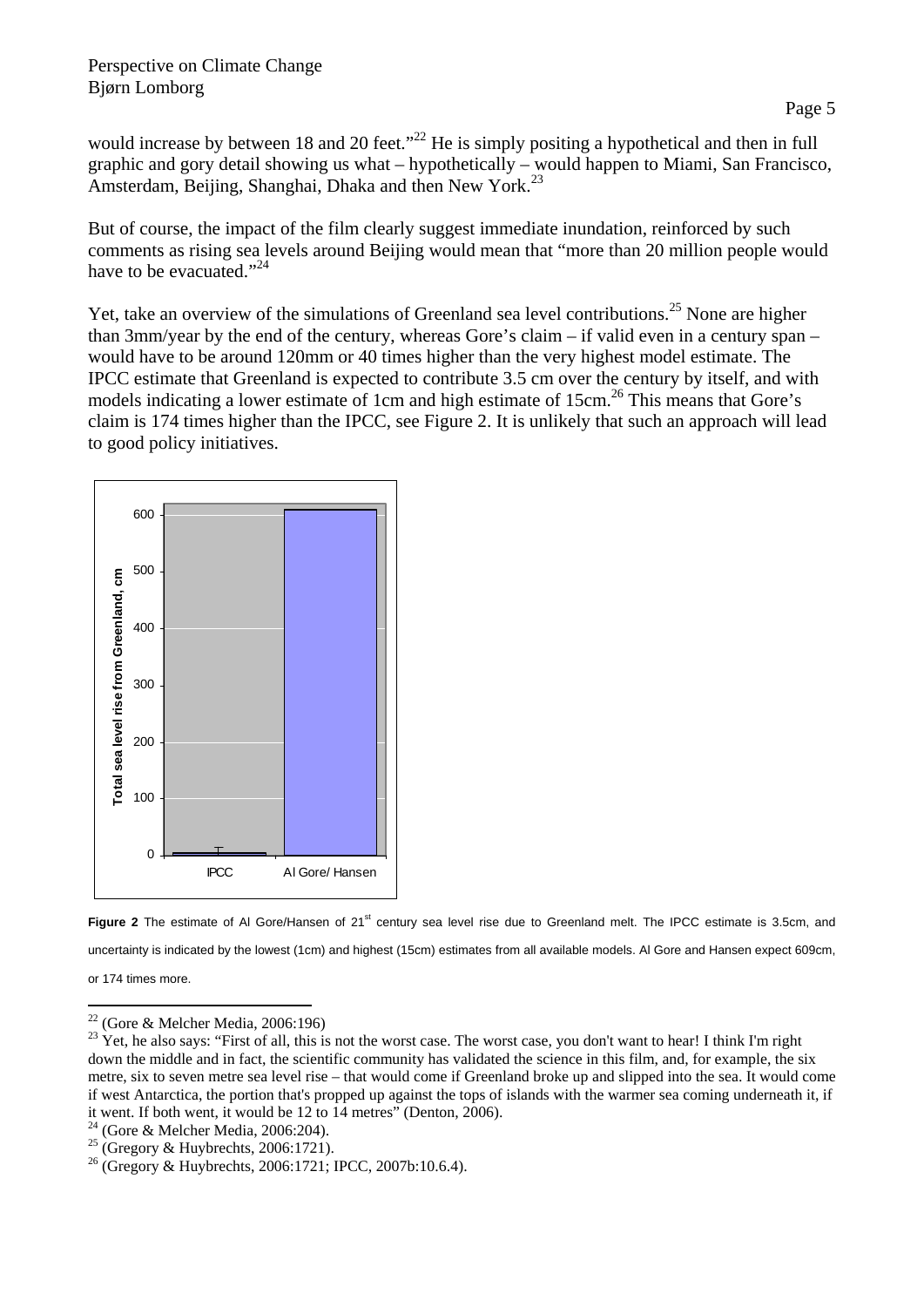### *Hurricanes*

Stronger and more frequent hurricanes have become one of the standard exhibits of the global warming worries. The solution offered is invariably  $CO<sub>2</sub>$  cuts and Kyoto.

With the strong 2005 hurricane season and the devastation of New Orleans by Katrina, this message has reverberated even more powerfully. Al Gore spends 26 pages on showing pictures of the suffering from New Orleans and names every single hurricane in 2005.

So has global warming caused stronger and more frequent hurricanes, and what will happen in the future? Let us here use the latest consensus statement from the UN World Meteorological Organization (parent organization for the IPCC), which is more recent and more specific but generally in agreement with the 2007 IPCC report.<sup>27</sup> It makes three strong and specific points.

1. Though there is evidence both for and against the existence of a detectable anthropogenic [human-caused] signal in the tropical cyclone climate record to date, no firm conclusion can be made on this point.<sup>28</sup>

They basically tell us that the strong statements of humans causing more and stronger hurricanes (or tropical cyclones as researches call them) are simply not well supported. We just don't know as of yet. When Al Gore tells us that there is a "scientific consensus that global warming is making hurricanes more powerful and more destructive" it is incorrect.<sup>29</sup>

2. No individual tropical cyclone can be directly attributed to climate change.

The strong statements on hurricane Katrina are simply not supportable.

This brings us to the third and perhaps most important WMO consensus point. In reality, we don't really care about hurricanes as such – what we care about is their damage. Do they end up killing people and cause widespread disruption? And with global warming, will they kill and disrupt even more? The answer is – perhaps surprisingly – that the whole hurricane debate is somewhat tangential to this important question.

3. The recent increase in societal impact from tropical cyclones has largely been caused by rising concentrations of population and infrastructure in coastal regions.<sup>3</sup>

The top part of Figure 3 clearly show us that the US cost of hurricane damage has increased relentlessly over the past century, and it seems to provide ample underpinning for Gore's "unmistakable economic impact of global warming." Yet, just comparing costs over long periods of time does not make sense without taking into account the change in population patterns and demography as well as economic prosperity. There are many more people, residing in much more vulnerable areas, with many more assets to lose. In the US today, the two coastal South Florida counties, Dade and Broward, are home to more people than the number of people who lived in 1930

 $\overline{a}$  $27$  (WMO-IWTC, 2006a, , 2006b; WMO, 2006). This was concluded in December 2006, whereas the material deadline for IPCC is early/earlier 2006.

 $28$  (WMO-IWTC, 2006b).

<sup>29 (</sup>Gore & Melcher Media, 2006:92)

<sup>30 (</sup>WMO-IWTC, 2006b)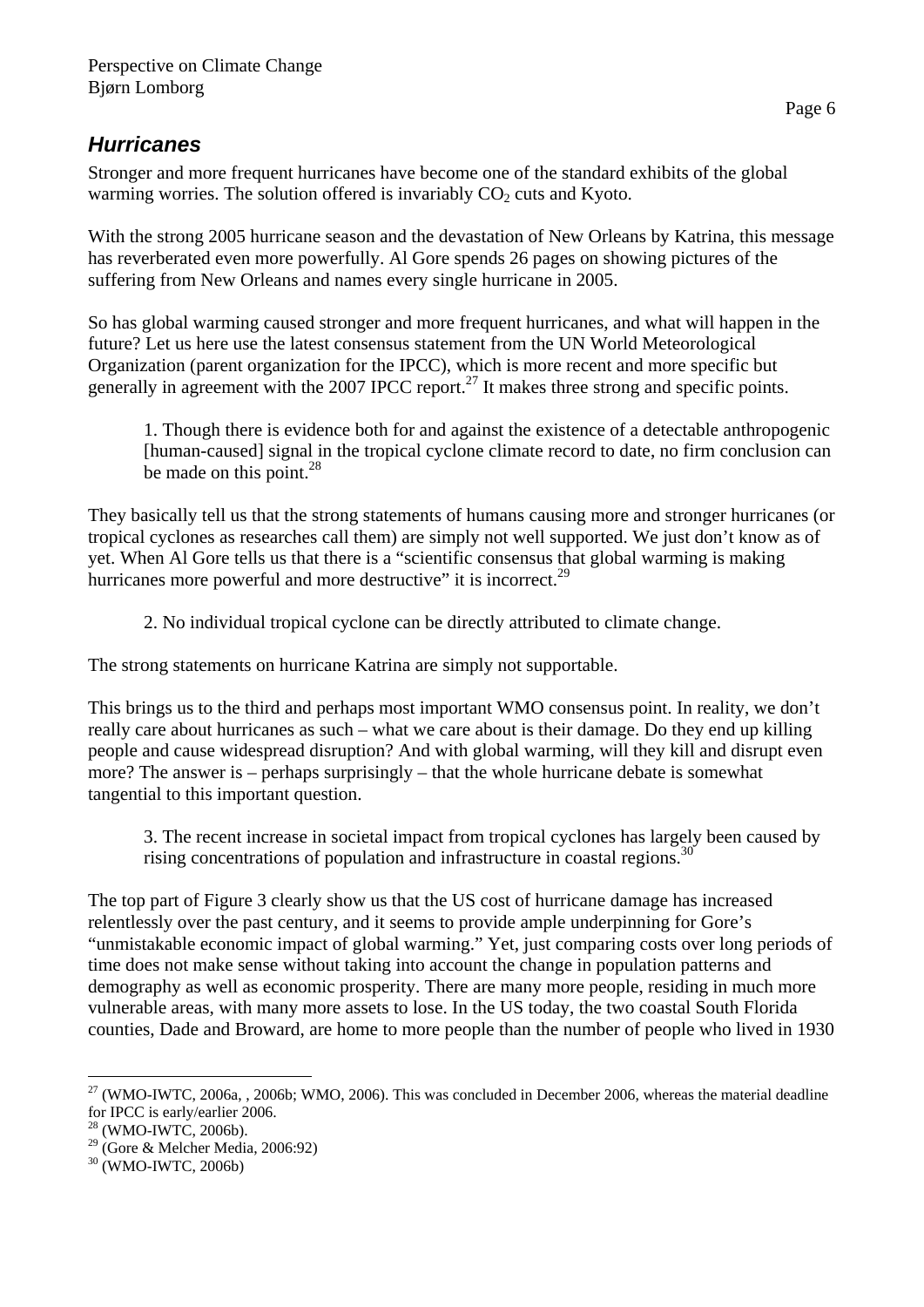#### Perspective on Climate Change Bjørn Lomborg

in *all* 109 coastal counties stretching from Texas through Virginia, along the Gulf and Atlantic coasts.<sup>31</sup>



**Figure 3** US hurricane damage, 1900-2005. Top panel shows the actual economic cost in 2005\$, lower panel shows the cost, if the hurricanes had hit today. Damage for 1900-1925 is underestimated and more uncertain due to poor data availability.<sup>32</sup>

 $\overline{a}$ (R. A. Pielke & Landsea, 1998).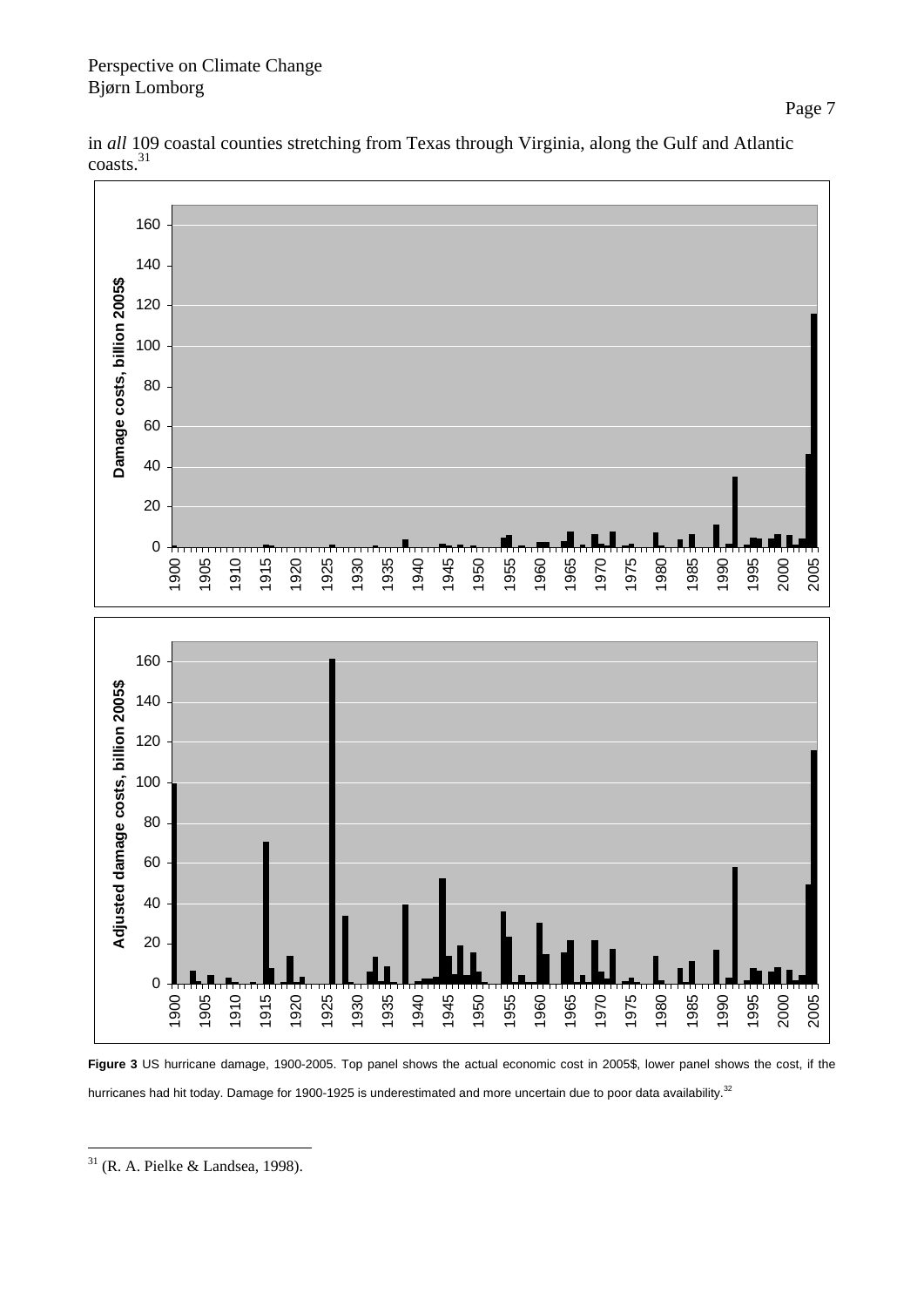In the top of Figure 3 we see the damage costs for rising through the century. Essentially no costs before mid-century, and just three years close to the present standing out. Here Katrina makes up two-thirds of the 2005 season costs, Charley and Ivan makes up most of 2004 and hurricane Andrew is responsible for almost all of 1992. It looks like a slam-dunk for climate-makes-badderhurricanes.

But look what happens if you assume that all hurricanes would have hit the US as it is today, as can be seen in the lower part of Figure 3. Suddenly, the picture change dramatically. If the 1926 Great Miami hurricane had hit today it would have created the worst damage ever in the US hurricane history. What this tells us is that damages will continue to grow as long as more people with more stuff move closer to the sea.

We have to ask what it is we want. Presumably our goal is not to cut  $CO<sub>2</sub>$  emissions per se, but to do good for humans and the environment. We want to help the people who are potential victims of future Katrinas, Charleys and Andrews. But how can we best do that?



**Figure 4** The relative importance of climate changes and social changes in hurricane damages from 2000-2050.<sup>33</sup>

In Figure 4 we see the relative impact of climate changes and social changes on hurricane damages over the next half-century. It essentially tells us the efficiency of turning the big knob of climate versus the efficiency of turning the social policy knobs.

 $32$  (R. A. Pielke & Landsea, 1998; R. A. Jr. Pielke, 2006; R. A. Jr. Pielke et al., 2007), using PL normalization.

<sup>&</sup>lt;sup>33</sup> (R. A. Pielke, 2005; Roger A. Jr. Pielke, Klein, & Sarewitz, 2000), an average of the three very similar climate increases and the A1 scenaro social increase.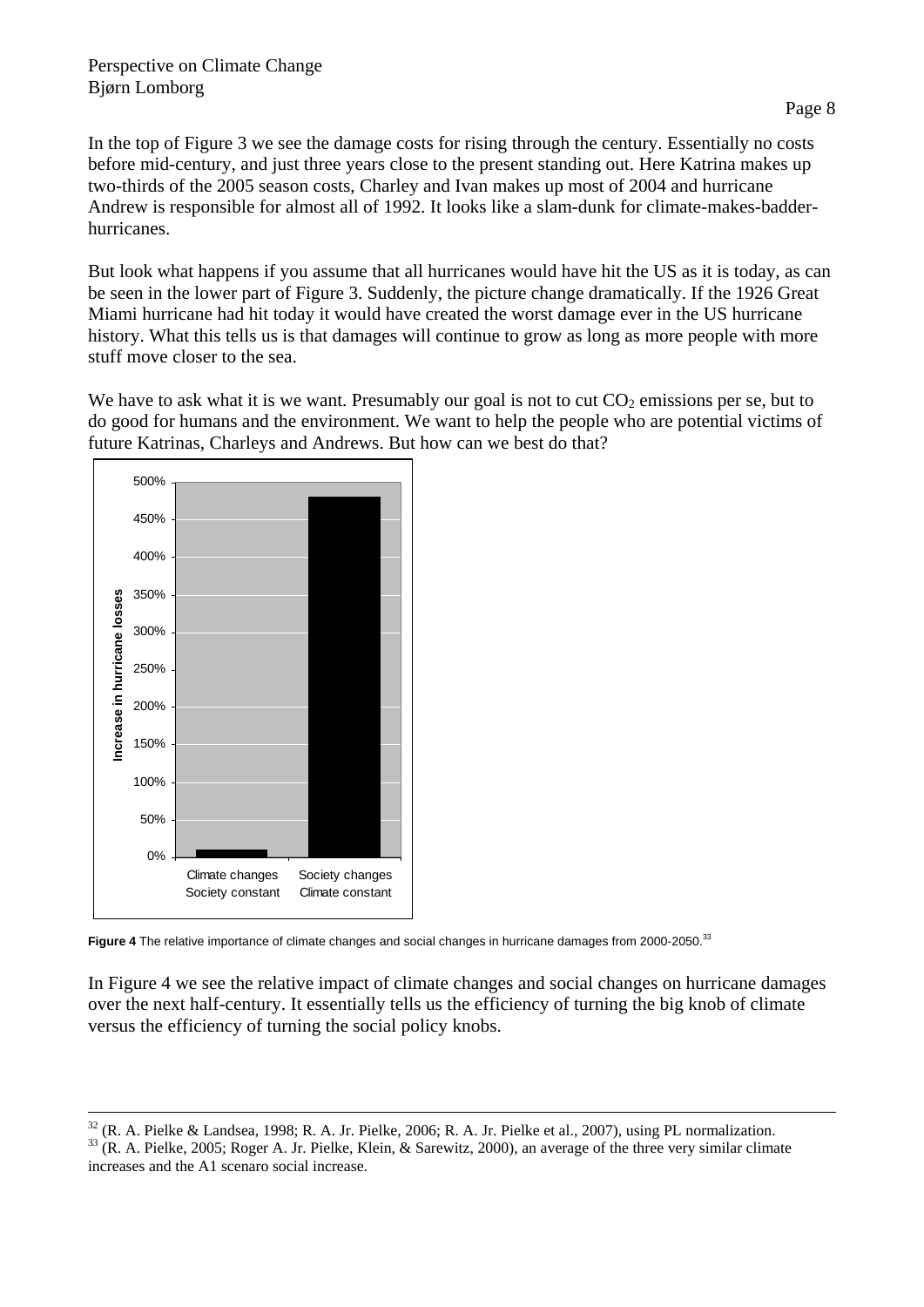If society stays the same – no more people living close to the coast, no more costly and densely built neighborhoods – and climate warms causing somewhat stronger hurricanes, the total effect will be less than a 10% increase in hurricane damages. To put it differently, if we could stop the climatic factors right now, we would avoid 10% more damage in 50 years time.

On the other hand, if climate stays the same – no more warming – but more people build more and more expensive buildings closer to the sea, as they have done in the past, we will see an almost 500% increase in hurricane damages. To put it differently, if we could curb societal factors right now, we could prevent 500% more damage in 50 years time.

So if we want to make a difference, which knob should we choose first – the one reducing damage by less than 10% or the one reducing damage by almost 500%? The difference in efficiency between the climate knob and the societal knob is more than 50 times.

This seems to suggest that policies addressing societal factors rather than climate policies will do the much more good first.

### *Malaria*

Al Gore writes: "Mosquitoes are profoundly affected by global warming. There are cities that were originally located just above the mosquito line, which used to mark the altitude above which mosquitoes would not venture. Nairobi, Kenya, and Harare, Zimbabwe, are two such cities. Now, with global warming, the mosquitoes are climbing to higher altitudes."<sup>34</sup>

Yet WHO and researches have documented that malaria epidemics happened in Nairobi many times between WWI and the 1950s.<sup>35</sup> The town's first medical officer, Dr. D.E. Boedeker, wrote that even for the early ivory and slave caravans, Nairobi "had always been regarded as an unhealthy locality swarming with mosquitoes."<sup>36</sup>

Like most stories there is at core some truth to the claim that malaria will increase with temperature, but it is a small part compared to richness and health infrastructure.

How much does global warming matters to malaria. One way to get an upper limit on the importance of global warming is to look at the projections of populations at risk. These models show an extra almost 300 million people will be living in areas that could harbor malaria in the 2080s because increasing temperatures expand the area where the parasite can multiply. $37$  These models also tell us what will happen *without* climate change. Here, they project an increase from 4.4 billion in 1990 to 8.8 billion people at risk in 2085.<sup>38</sup> The total population at risk will thus be 9.1 billion out of a population of 10.7 billion.

But notice the proportions. 8.8 billion will be at risk from malaria in 2085 due to social factors, whereas 0.3 billion will be at risk due to global warming. Thus, even if we could entirely stop

 $\overline{a}$ 34 (Gore & Melcher Media, 2006:173)

<sup>35 (</sup>Hay, Guerra, Tatem, Atkinson, & Snow, 2005; Nakaji et al., 2004; Snow, Ikoku, Omumbo, & Ouma, 1999).

<sup>36 (</sup>Reiter, 2007).

 $37$  (Arnell et al., 2002; P. Martens et al., 1999; van Lieshout, Kovats, Livermore, & Martens, 2004). Arnell finds 289.5m as average between unmitigated scenarios. We here use Arnell, since he is the only one to publish population at risk without climate, but he stays within the same framework and range of outcomes as the other referred articles. <sup>38</sup> (Arnell et al., 2002:439).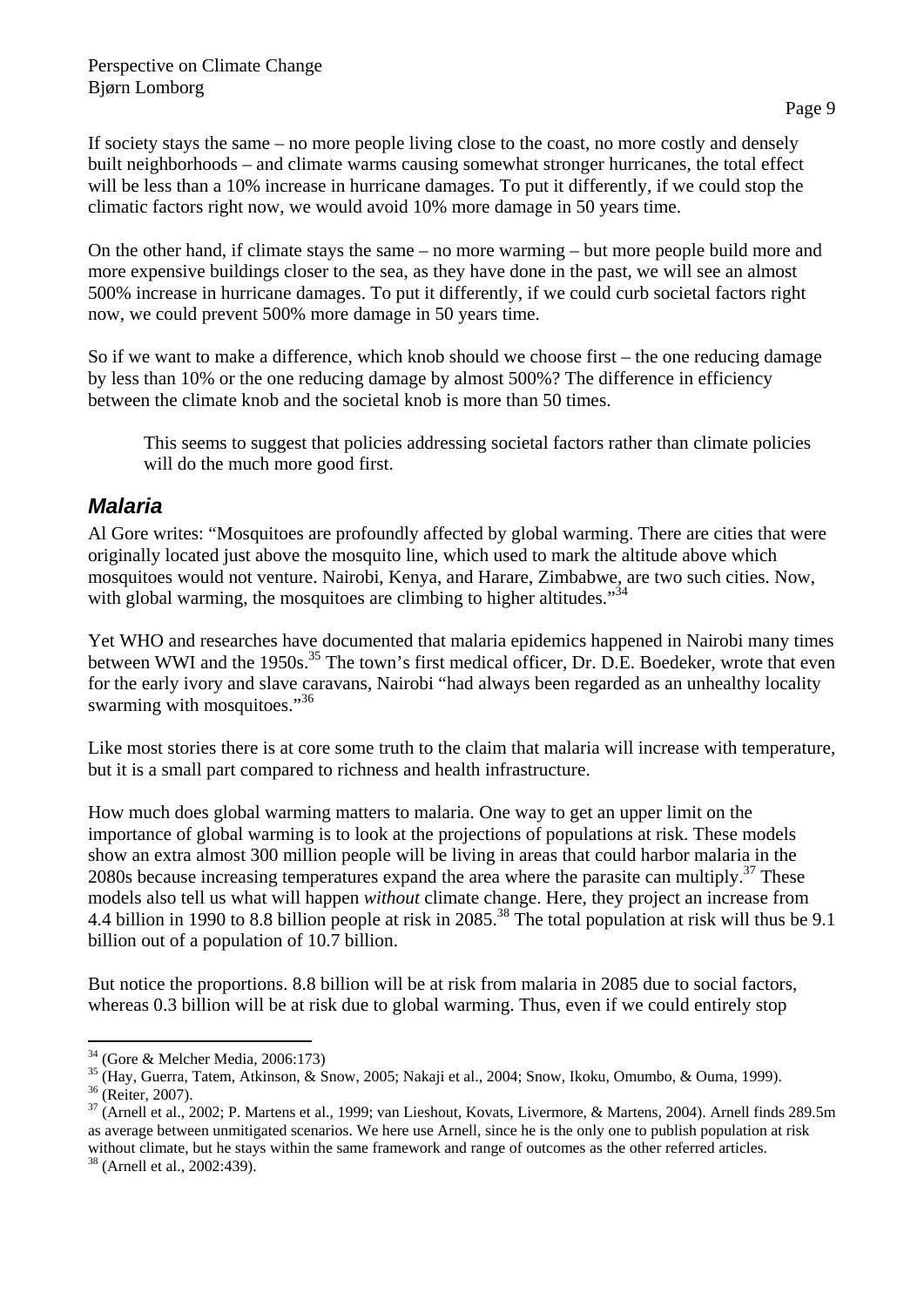global warming today (which we can't) we would only change malaria risk in 2085 by 3.2%.<sup>39</sup> More realistically, with the Kyoto Protocol, including the US and Australia, and committing everyone to constant emissions throughout the rest of the century, would reduce malaria risk by 0.2% in 80 years.<sup>40</sup> As the model team tells us: with a stringent climate policy "there is little clear" effect even by the 2080s."<sup>41</sup>

Compare this to current expectations that we can cut malaria incidence to about half to three-foruths by 2015 for about \$3 billion annually – or 2% of the cost of Kyoto.<sup>42</sup> This was the number 4 priority in the Copenhagen Consensus. Because we can do this within a decade whereas climate policy will take half a century or more, the difference in actual people helped is even more dramatic. Till 2085 Kyoto will avoid about 70 million people from getting infected by malaria (or about 0.1% of all malaria infections). Compare that to a simple and cheap halving of malaria incidence by 2015, which will avoid more than 28 billion people suffering from malaria.<sup>43</sup> This policy will do about 400 times more good, as is illustrated in Figure 5.





 $\overline{a}$ 39 289.5m/9109.5m.

 $^{40}$  289.5m/9109.5m  $*$  7% (Wigley, 1998:2287).<br><sup>41</sup> Speaking of 550ppm stabilization, (Arnell et al., 2002:440)

<sup>&</sup>lt;sup>42</sup> (Awash & UN Millennium Project. Working Group on Malaria., 2005; Mills & Shillcutt, 2004:84-5).<br><sup>43</sup> Calculated from 500 million actual annual malaria cases in 2000 and proportional from there with (Arnell et al.,

<sup>2002:439).</sup> 

 $44$  Based on (Arnell et al., 2002:439).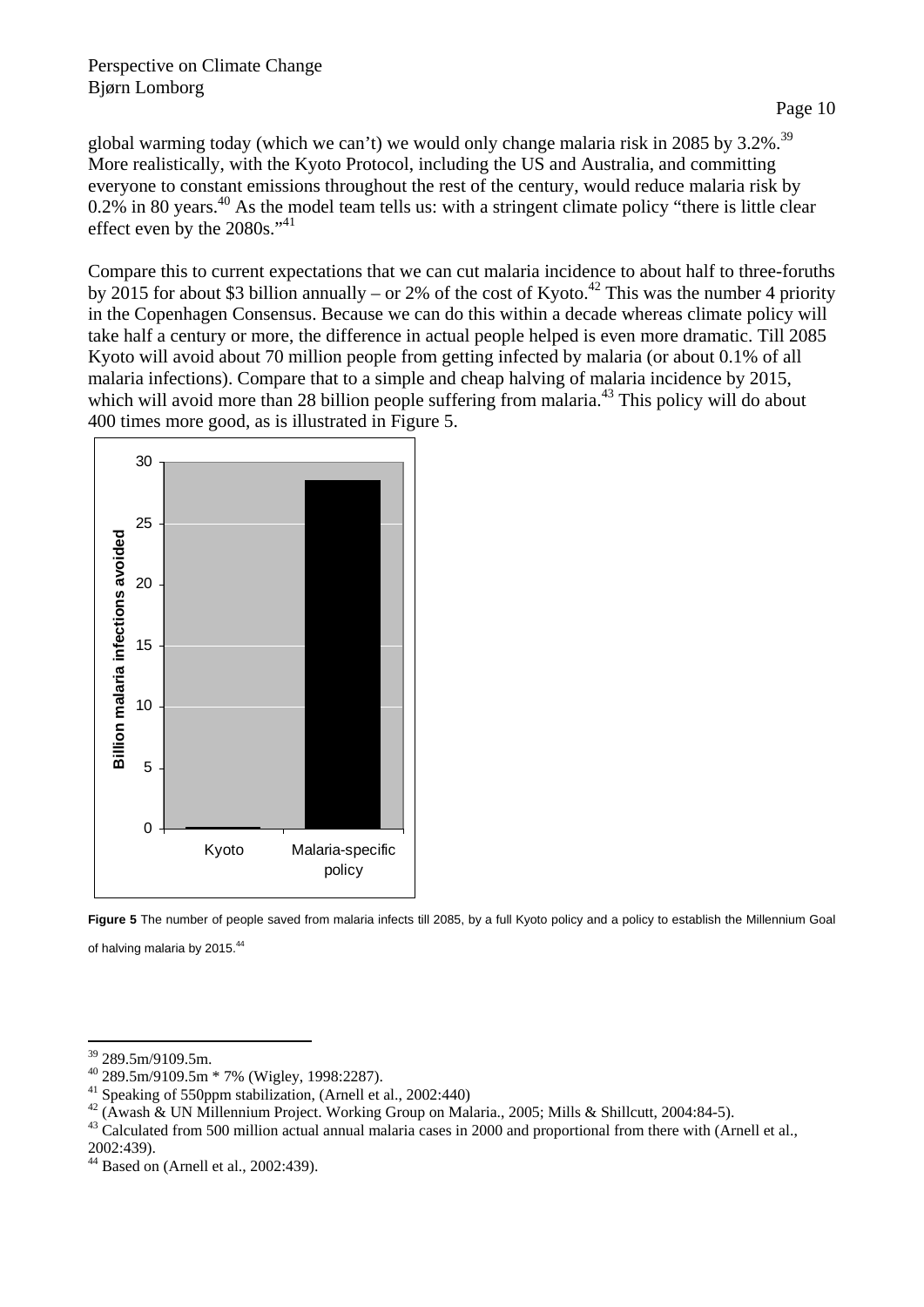# **Smarter policies**

The current raft of policies that are either enacted or suggested are costly but have virtually no effect.

Take the Kyoto Protocol, which even if it had been successfully adopted by all signatories (including the US and Australia) and even if it had been adhered to throughout the century, would have postponed warming by just 5 years in 2100 at a cost of \$180 billion annually, see Figure 6.<sup>45</sup>





In the first real commitment since Kyoto in 1997, the EU announced in March 2007 that they would unilaterally cut emissions to 20% below 1990-levels by  $2020<sup>47</sup>$  This would mean a 25% cut of emissions from what they would otherwise have been in 2020.<sup>48</sup> Yet the effect on temperature would be smaller than Kyoto, as shown in Figure 7, postponing warming by the end of the century by about two years. The cost would be about \$90 billion per year in  $2020$ .<sup>49</sup> Thus, we see the same pattern from both the well-established Kyoto protocol and the new EU minus-20% decision – that they have fairly small impact at fairly high cost.

 $\overline{a}$ <sup>45</sup> Cost average of all macroeconomic models with full Annex I trade, (Weyant & Hill, 1999).

<sup>&</sup>lt;sup>46</sup> Based on (Wigley, 1998). He does runs for climate sensitivity of 1.5, 2.5 and 4.5 $^{\circ}$ C, showing that they in all cases change about 7%. Thus, the graph here is adjusted for the IPCC middle scenario of 2.6°C.<br><sup>47</sup> (EU, 2007c:12). Notice, that promising such goal is not reaching it. In the same EU document, EU actually starts out

lauding the accomplishments of its Lisbon Strategy from 2000, "aimed at making the European Union the most competitive economy in the world" (EU, 2007b). A central target here is achieving 3% of GDP R&D. Yet, a recent LSE assessment shows that the target "will not be achieved by 2010"(CEP, 2006). Actually, while the EU average for R&D in 2000 was 1.86, the latest figures from 2005 have *declined* to 1.84% (for EU-27, for EU-15 it went from 1.92% to 1.91%) (EU, 2007a).

 $48$  (IEA, 2006:507).

<sup>49</sup> Estimated with (Nordhaus, 2006a).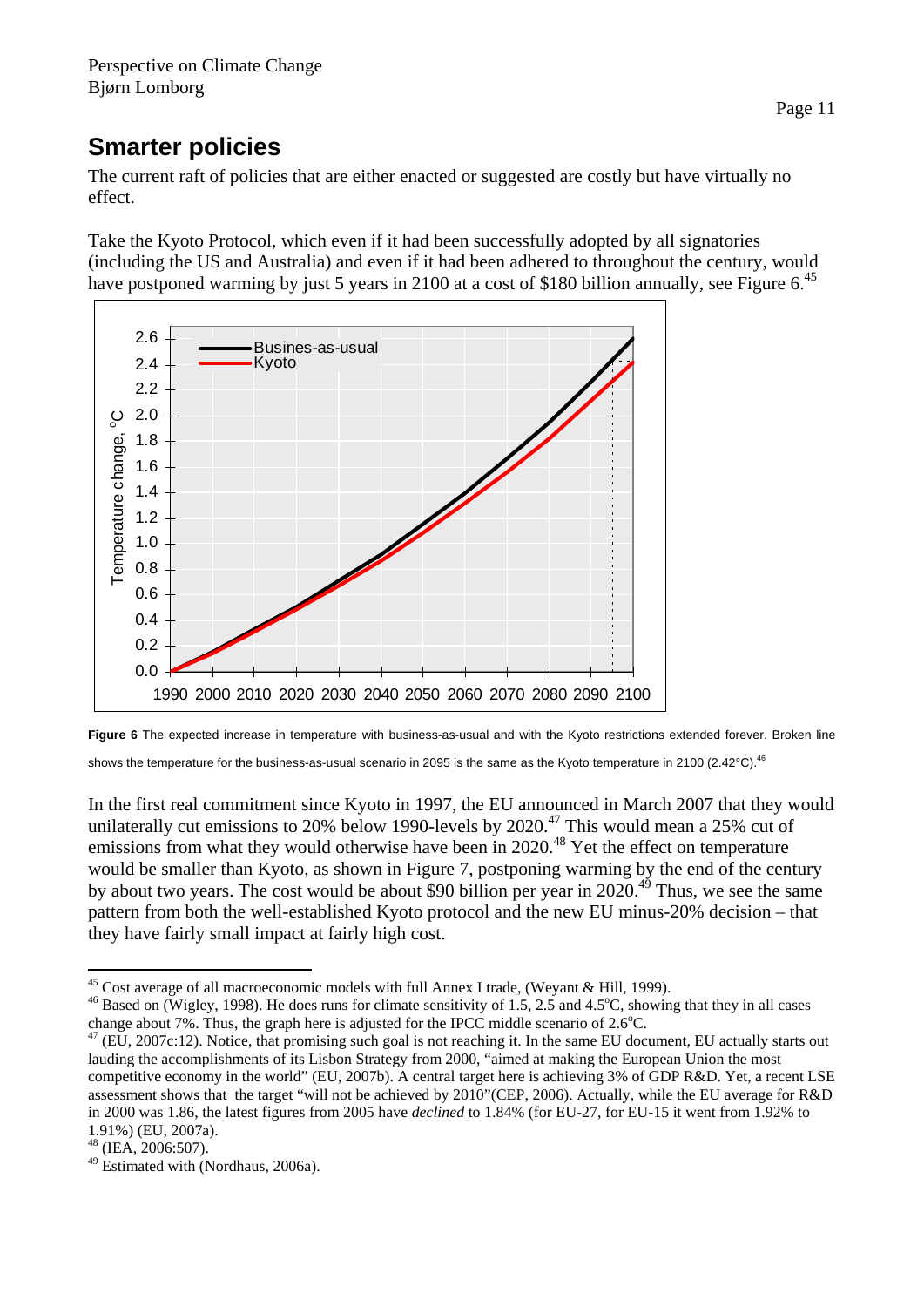



This is also the case for Al Gore's public commitment to tackle global warming. In his recent speech to New York University, he explicitly said that he would eliminate payroll taxes and substitute them with pollution taxes, principally a  $CO<sub>2</sub>$  tax.<sup>51</sup> Yet he never actually say how much this would cost or how much good it would do.

If one calculates the impact of such a promise, it shows that payroll taxes (social security) in the US amounted to \$841 billion in 2006.<sup>52</sup> With the US emitting about 6Gt of  $CO<sub>2</sub>$  this means a tax of  $$140/tCO<sub>2</sub>$ , and a tax on gas at about \$1.25 per gallon.<sup>53</sup> In one respected model, the annual economic cost amounts to about \$160 billion for the US economy in 2015. This would cut emissions to about half in 2015 and about 25% in 2105.<sup>54</sup> Yet, since the US will make up an ever smaller amount of the total  $CO<sub>2</sub>$  emitted throughout the century, the total effect in 2100 will be a reduction of global temperature by  $0.1^{\circ}$ C (see Figure 8).<sup>55</sup> Essentially, what Al Gore is suggesting is that the US carries through a Kyoto-type restriction all by itself.

 $\overline{a}$ 

<sup>53</sup> Extrapolation to 2006 from (EIA, 2006).

<sup>50</sup> Estimated with (Nordhaus, 2006a).

 $51$  (Gore, 2006).

 $52$  (USCB, 2006).

<sup>54</sup> Using (Nordhaus, 2006a), compared to business as usual.

 $55$  From 2.52 $^{\circ}$ C to 2.43 $^{\circ}$ C.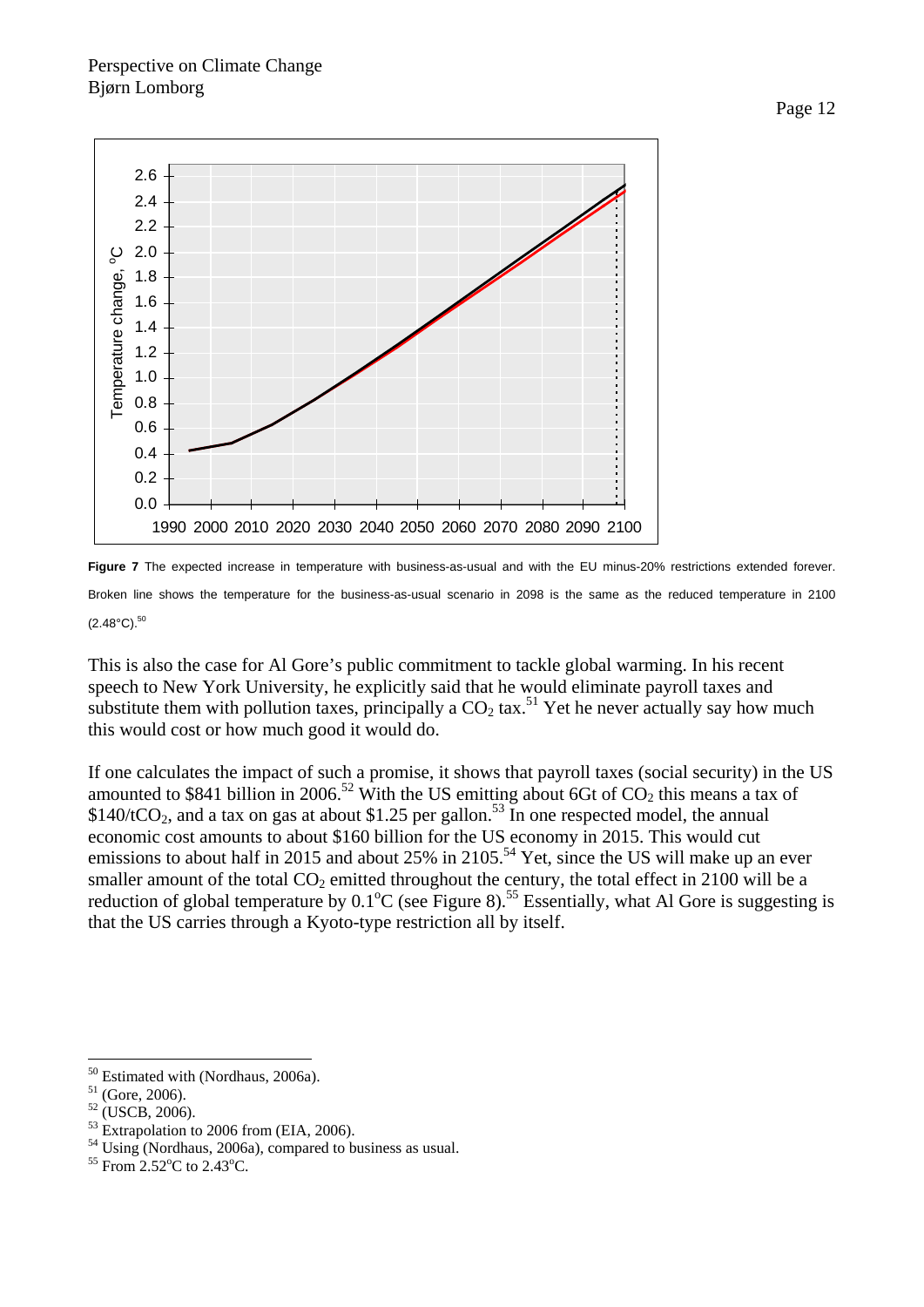

**Figure 8** The expected increase in temperature with business-as-usual and with Al Gore's suggestion to replace payroll tax with a fixed carbon tax of \$140/ton of  $CO<sub>2</sub>$ , extended forever. Broken line shows the temperature for the business-as-usual scenario in 2095.5 is the same as the reduced temperature in 2100 (2.43 $^{\circ}$ C).<sup>56</sup>

This is why the major peer-reviewed economic cost-benefit analyses show that climate change is real, and that we should do something but our cuts should be rather small. In the latest review the previous research is summarized:

"These studies recommend that greenhouse gas emissions be reduced below business-asusual forecasts, but the reductions suggested have been modest."<sup>57</sup>

This was the state of the art economics till October 2006, when a 600-page UK government report under economist Sir Nicholas Stern came out and created headlines everywhere.<sup>5</sup>

Virtually everyone have come away with the understanding that Stern has made a cost-benefit analysis and shown that the benefit (avoided cost of global warming) is 20% and the cost just 1% making strong climate action a slam-dunk.<sup>59</sup>

"beyond the wildest expectations" of the UK government (Hagen, 2007).

 $\overline{a}$ 56 Estimated with (Nordhaus, 2006a).

 $57$  (Stern, 2006:298). This is similar to the conclusion from a meeting of all economic modelers: "Current assessments determine that the 'optimal' policy calls for a relatively modest level of control of  $CO_2$ " (Nordhaus, 1998:18)  $^{58}$  E.g. (Gibbon, 2006; Stern, 2006; Timmons, 2006). The UK UN counsellor said worldwide attention has go

<sup>&</sup>lt;sup>59</sup> Even Prime Minister Tony Blair: "Stern shows that if we fail to act, the cost of tackling the disruption to people and economies would cost at least five per cent - and possible as much as 20% - of the world's output. In contrast, the cost of action to halt and reverse climate change would cost just 1%. Or put another way for every  $\pounds$ 1 we invest now, we can save at least £5 and possibly much more"(Blair, 2006).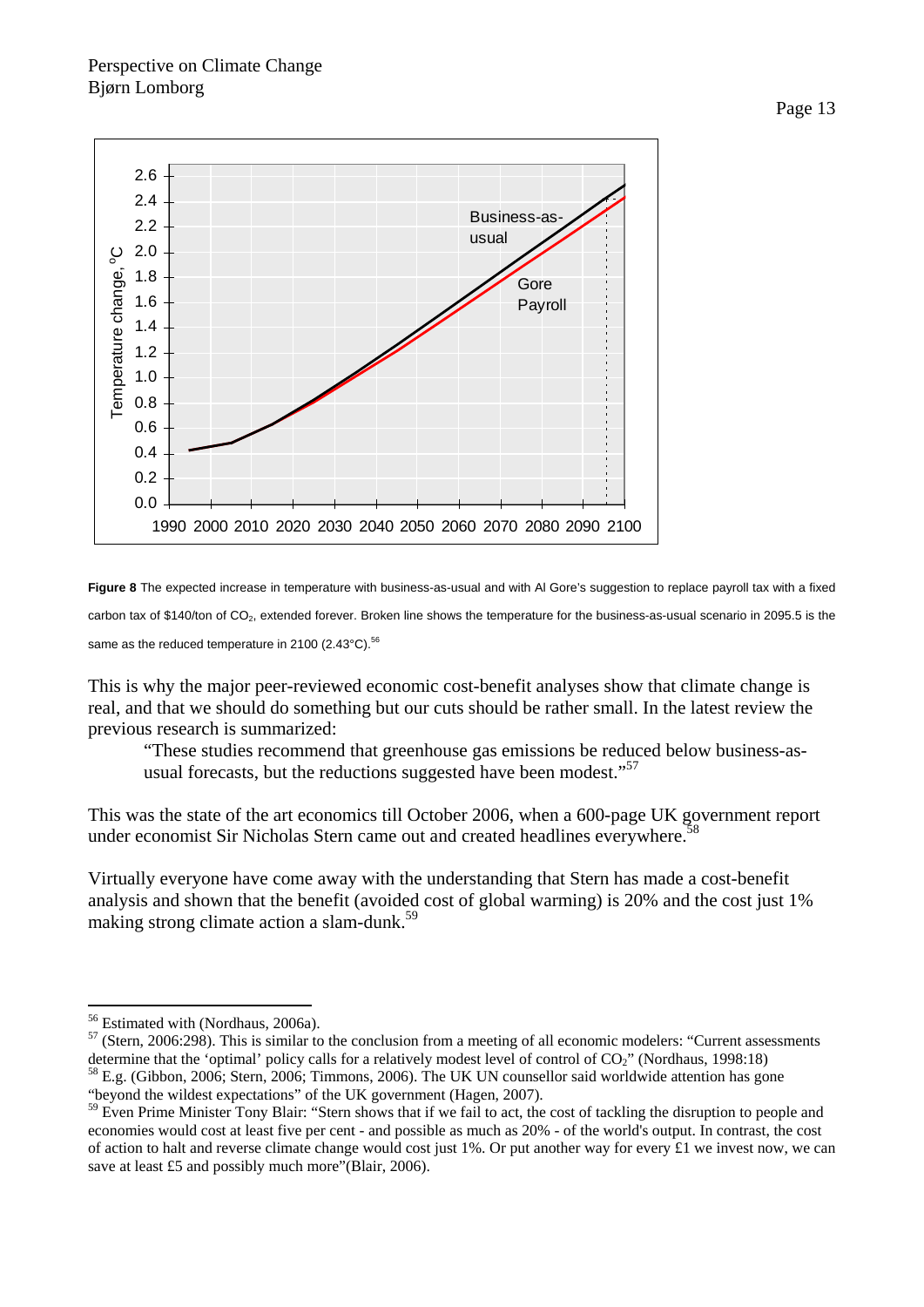Yet, a raft of academic papers have now come out, all strongly criticizing Stern, liberally using words as "substandard," "preposterous," "incompetent," "deeply flawed," and "neither balanced nor credible."60 While there is a long list of problems with the analysis, I will just point out two issues.

**1.** The damages from climate change (the benefits of action) are vastly inflated. As several peerreviewed papers point out, "the Stern Review does not present new data, or even a new model."<sup>61</sup> How can it then find conclusions that are completely outside the usual range? It turns out that the Review has counted damages several times, and somewhat arbitrarily increase the damages 8-fold or more according to new and conjectural cost categories that have never been peer reviewed.<sup>62</sup> At the same time, the review has decided to change a key parameter in all cost-benefit analyses to a value that gives huge damage.<sup>63</sup> Oddly, it forgets to use this parameter for the costs below, where it would count against a strong policy response.<sup>64</sup> The parameter is also vastly out of sync with our present-day behavior: it would suggest that we should today save 97.5% of our GDP for future generations.<sup>65</sup> This is patently absurd – today's saving rate is about 15% in the UK.

**2.** The costs of action are vastly underestimated, continuing a well-known 'appraisal optimism' which was also seen in the 1950s onwards in very low cost-estimates for nuclear power.<sup>66</sup> Again, it finds itself on the edge of the state-of-the-art and simultaneously forgets to count any costs after 2050, although they presumably continue way into the  $23<sup>rd</sup>$  century.<sup>67</sup>





 $\overline{a}$ 60 (Byatt et al., 2006; Carter, de Freitas, Goklany, Holland, & Lindzen, 2006; Dasgupta, 2006; Nordhaus, 2006b; Tol, 2006; Tol & Yohe, 2006; Varian, 2006; Yohe, 2006).

- 66 (Byatt et al., 2006:206).
- 67 (Tol & Yohe, 2006:239).
- 68 (Tol & Yohe, 2006:235).

 $61$  (Byatt et al., 2006:203; Tol & Yohe, 2006:235).

<sup>62 (</sup>Byatt et al., 2006:204-5; Tol, 2006:979; Tol & Yohe, 2006:238)

<sup>63 (</sup>Tol, 2006:979; Tol & Yohe, 2006:238).

 $64$  They simply stop counting the cost after 2050, while the cost escalates from 2.2% to 6.4% of GDP in 2100 (Tol & Yohe, 2006:239).

 $65$  (Dasgupta, 2006).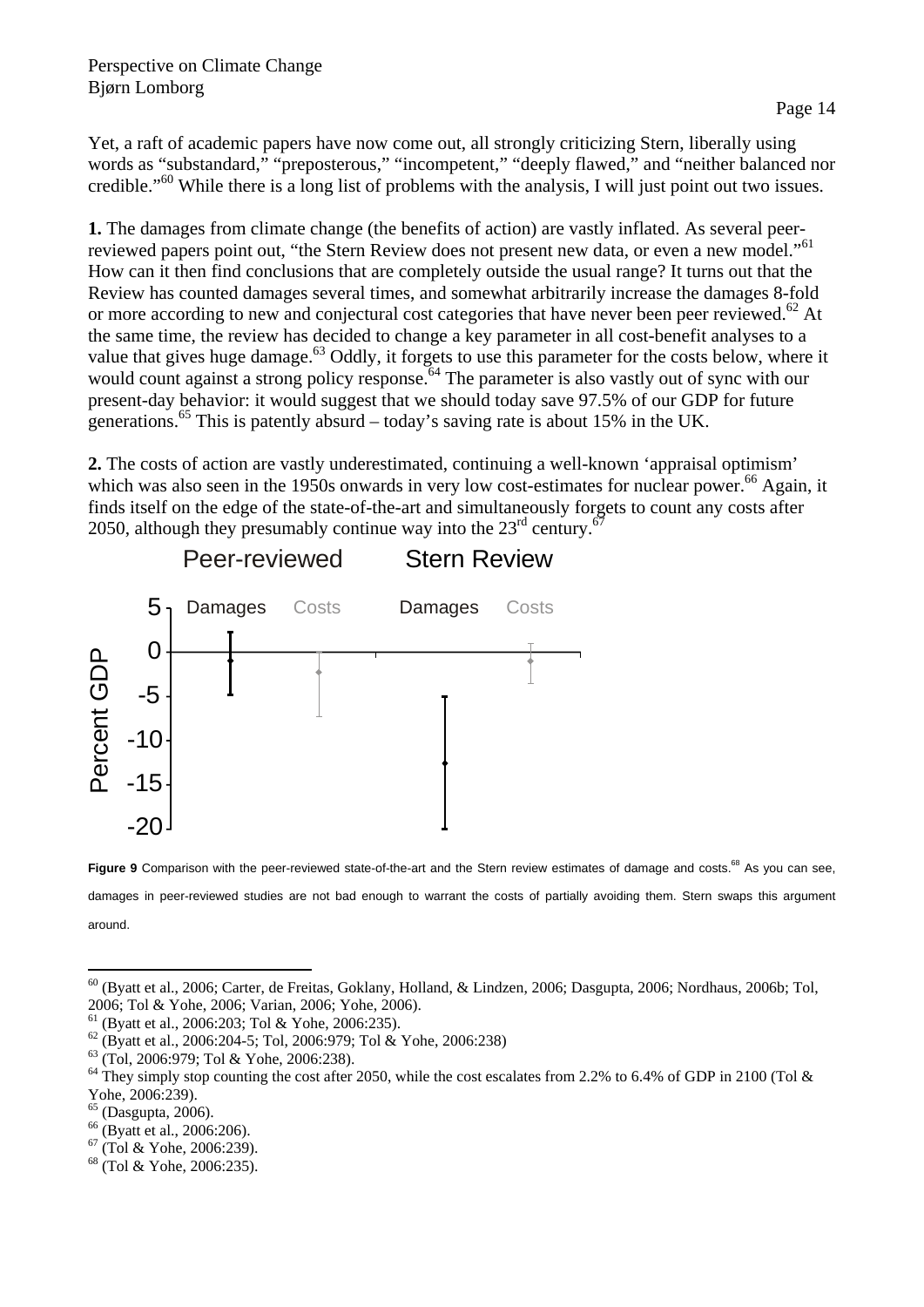#### Perspective on Climate Change Bjørn Lomborg

If you look at Figure 9 you see that Stern has essentially swapped the peer reviewed literature on costs and benefits, and that is why he get the opposite result of everyone else. The most well-known climate economist, Richard Nordhaus, concludes that the Stern review is "a political document."69

The Stern review must be praised for having put the economics squarely back into the climate debate. Whether or not we like to acknowledge it, doing something about global warming will have both costs and benefits, and we need the dialogue on how much we should do. But the Stern review does not change the fact that all peer reviewed economic analyses show we should only reduce  $CO<sub>2</sub>$ emissions moderately.<sup>70</sup>



**Figure 10** Cost and benefits over time of stabilizing at 1990 CO<sub>2</sub> levels.<sup>71</sup>

Why is this a robust result? If we look at costs and benefits over time in Figure 10 we see the reason. Essentially, the cost comes up front, whereas the benefit comes much further down the line. For the first 170 years the costs are greater than the benefits. Even when the benefits catch up in the late  $22<sup>nd</sup>$  century, there is still a payback time before the total benefits outweigh the total costs around 2250. Thus, as one academic paper points out, "the costs associated with an emissions stabilization program are relatively large for current generations and continue to increase over the next 100 years. The first generation to actually benefit from the stabilization program is born early during the  $24^{\text{th}}$  century."<sup>72</sup>

 $\overline{a}$  $69$  (Nordhaus, 2006b:5).

 $70$  (Stern, 2006:298). This is similar to the conclusion from a meeting of all economic modelers: "Current assessments determine that the 'optimal' policy calls for a relatively modest level of control of  $CO<sub>2</sub>$ " (Nordhaus, 1998:18) <sup>71</sup> (Nordhaus, 2006a)

<sup>72 (</sup>Kavuncu & Knabb, 2005:369, 383).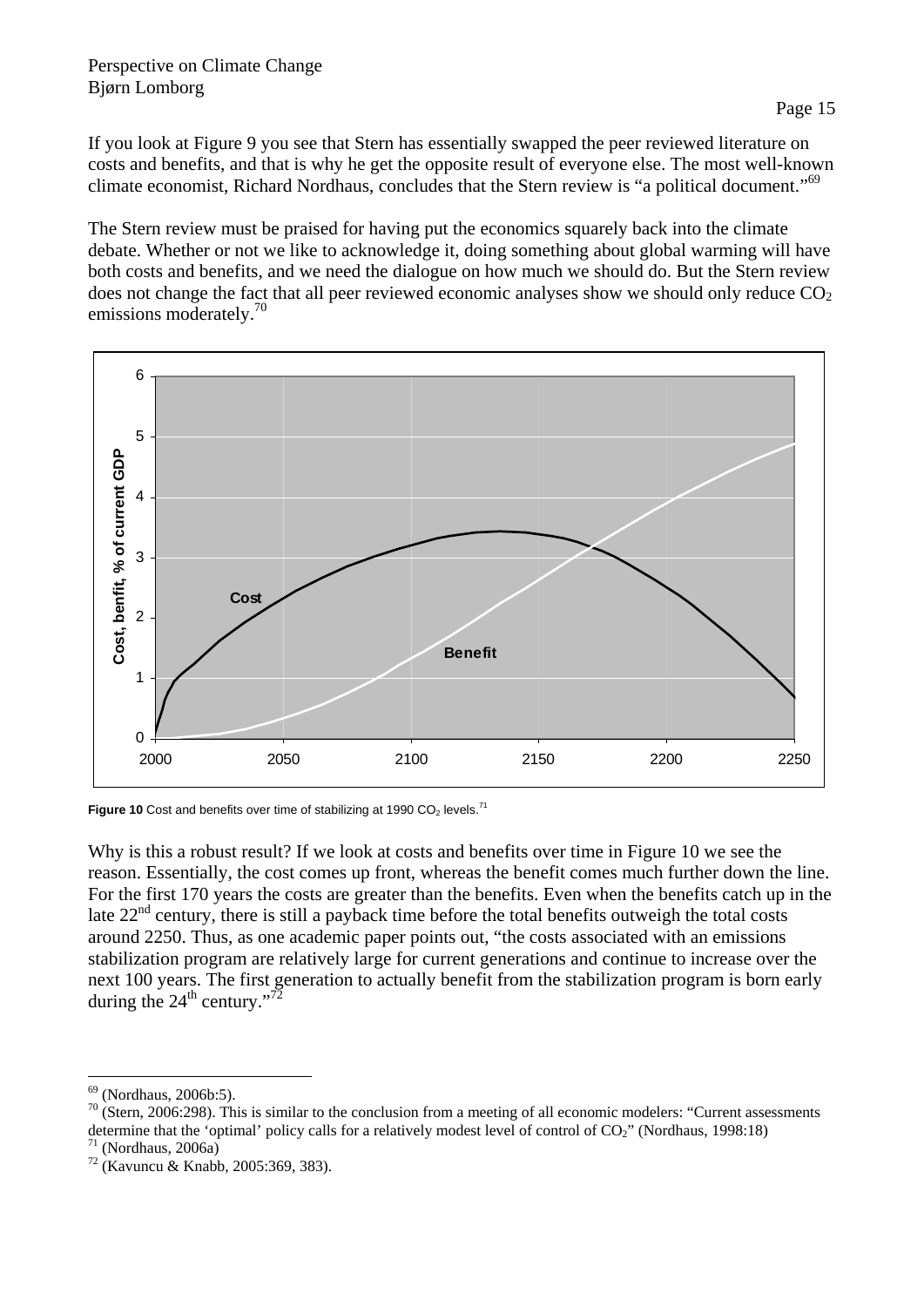$\overline{a}$ 

This does not mean we should do nothing at all about climate change. It means we need to be much smarter. We need to abandon expensive and inefficient strategies like Kyoto and search for new opportunities.

Of course, part of us still want to say "let's do it all". And I agree. In an ideal world we would deal with all the world's woes. We should win the war against hunger, end conflicts, stop communicable diseases, provide clean drinking, step up education and halt climate change. But we don't. And so we have to start face reality.

When we realize that there are many areas in the world – like HIV, malnutrition, free trade, malaria, clean drinking water etc. – where we can do immense amounts of good, it seem obvious to me we must focus our attention and our big expenditure there first.

But it does not mean we shouldn't start thinking about how we can cheaply tackle climate change in the long run. The big problem about cutting carbon emissions Kyoto style is that it costs a lot now, and does very little for the future. Moreover, if we paid the bill for cutting emissions down to 1990 level this year, we will have to pay just as much (or even a little more) next year to cut it to the same level. That is a bad deal. And it also means that for the next hundred years, we will have to negotiate ever more excruciatingly costly treaties between 192 countries, many of them poor countries like China and India, hungry for more power. That is going to be hard. Or looking just at Kyoto, maybe more like impossible.

The trick probably lies in understanding that what matters is not whether we cut a little now, but whether we eventually cut a lot. So maybe we should try going a different way.

Right now we could get all the world's energy from solar cells taking up very little (and otherwise useless) space. The equivalent of 2.6% of the area of the Sahara. Why don't we? Because it would be horrendously costly. But solar energy has come down in price about 50% per decade over the past 30 years. Even at a much lower pace, it will probably become competitive before mid-century for many uses, and before the end of the century for most uses. If we invested more in research and development (R&D) this development would probably go faster. Likely, such an investment would do much more good than Kyoto ever could, and be much cheaper.

And of course, solar power is but one – if very promising – opportunity. We have wind, that is already competitive some places, as in Denmark. We have carbon capture, fusion and fission, energy efficiency, biomass and biodiesel. It is hard to tell which will work best, but maybe we shouldn't. Maybe we should let nations search out these opportunities for the long-term benefit for the world.

My proposal for tackling global warming in the long run is that all nations commit themselves to spending 0.05% of GDP in R&D of non-carbon emitting energy technologies.<sup>73</sup> This approach

<sup>&</sup>lt;sup>73</sup> The same kind of approach is built-in to the Asia-Pacific Partnership on Clean Development and Climate, which focuses on energy efficiency and diffusion of advanced technologies in electricity, transport and key industry sectors. Because it focuses on some of this century's biggest emitters, including China, India and the US, it is forecast to reduce global carbon emissions with 11% in 2050 (Fisher et al., 2006) – for reference, a full Kyoto would only reduce emissions by 9% in 2050. The cost, however, is unclear at the moment. It is seen as cheap and voluntary, but it is doubtful that entirely voluntary measures will achieve all of the AP6 potential. And certainly, in the long run, more smart measures will be needed.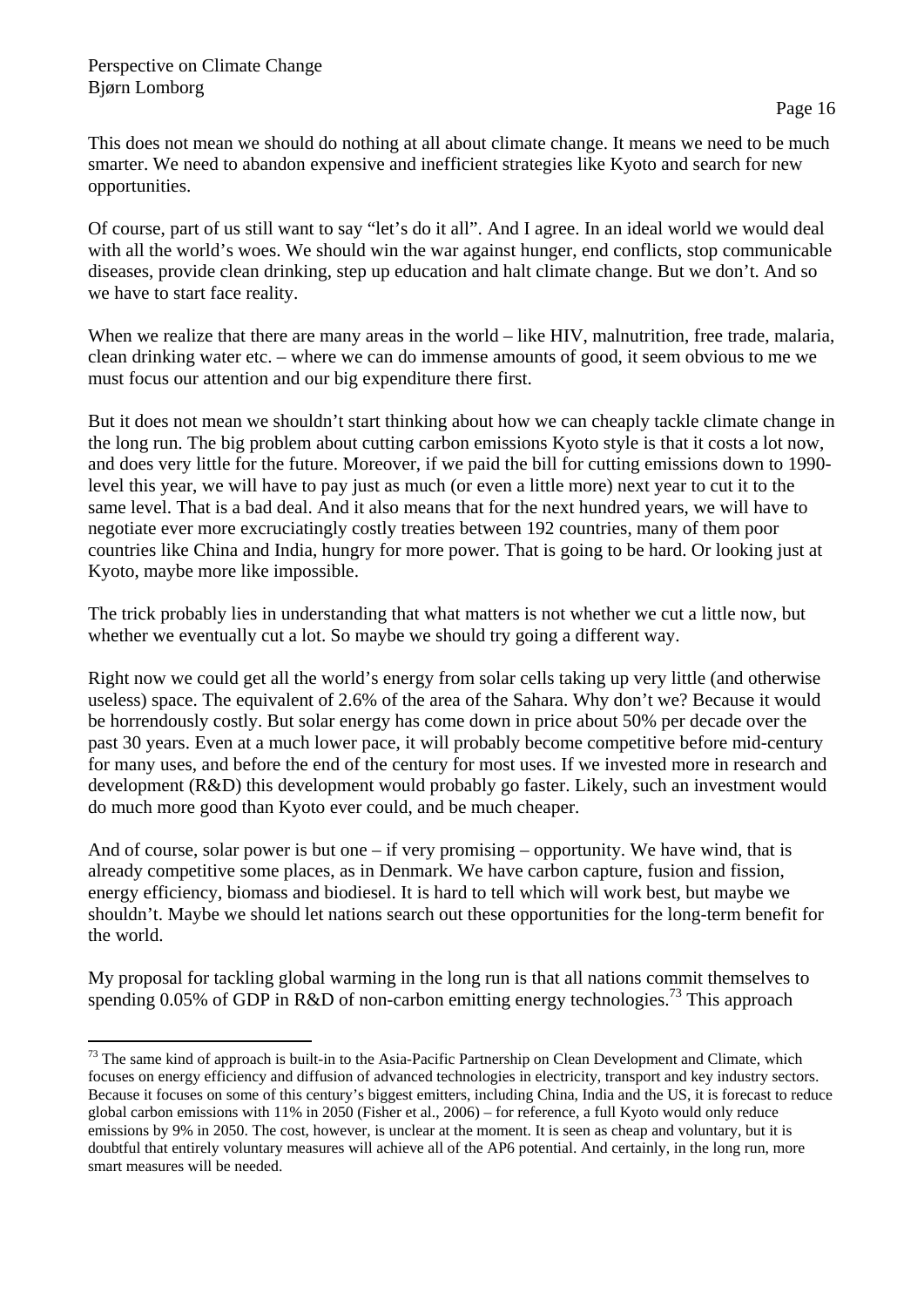would cost about \$25 billion per year, seven times cheaper than Kyoto and many more times cheaper than a Kyoto II. It would involve all nations, with richer nations naturally paying the larger share. It would let each country focus on its own future vision of energy needs, whether that means concentrating on renewable sources, nuclear energy, fusion, carbon storage, or searching for new and more exotic opportunities.

Such a massive global research effort would also have potentially huge innovation spin-offs (a bit like NASA's going to the moon also gave us computers and velcro). Because the costs are low and there will be many immediate innovation benefits, countries do not have to be ever more strongly cajoled into ever more restrictive agreements. They will partake because it involves them in a strong, science-based endeavor. They will partake, because it is a smart thing to do.

And most importantly, it will likely have a much greater impact on the long-term climate.

# **Global warming only one of many issues**

Global warming is not the only issue we need to tackle. This especially holds true for the third world. It is obvious that there are many other and more pressing issues for the third world, such as almost 4 million dying from malnutrition (underweight), 3 million from HIV/AIDS (unsafe sex), 2.5 million from indoor and outdoor air pollution, more than 2 million from lack of micronutrients (iron, zinc and vitamin A) and almost 2 million from lack of clean drinking water.<sup>74</sup>

Even if global warming exacerbates some or more of these problems, it is important to point out that the total magnitude of the problems is likely to far exceed the contribution from climate change. Thus, polices to reduce the total problems will have much more leverage than policies that only try to address the global warming part of the issues.75 Again, we have to ask if there are better ways to help than by cutting  $CO<sub>2</sub>$ .

We have to ask ourselves: what do we want to do first? Do we want to focus on cutting  $CO<sub>2</sub>$ , at fairly high costs and doing fairly little good a hundred years from now? Or would we rather want to fix some of the many obvious problems in the world, where we could do a lot more good and do it now?

In the so-called Copenhagen Consensus process, we asked this general question to some of the smartest economists in the world: where would you spend extra resources to do good first?<sup>76</sup> Experts put forward their best solutions from climate change and communicable diseases, over conflicts, education, financial instability, governance & corruption, malnutrition and hunger, population: migration to sanitation  $\&$  water and subsidies  $\&$  trade barriers. But they didn't just say their proposals would do good – they said how much good they would do and how much they would cost.

A panel of top-level economists, including four Nobel Laureates then made the first explicit global priority list ever, shown in Table 1. It divided the world's opportunities into very good, good, and fair according to how much more good they would do for each dollar spent, and bad opportunities where each dollar would do less than a dollar worth of good.

 $\overline{a}$  $74$  (WHO, 2002:224).

 $75$  (Goklany, 2006:322).

<sup>&</sup>lt;sup>76</sup> (Lomborg, 2004, , 2006). You can see more at <u>www.copenhagenconsensus.com</u>.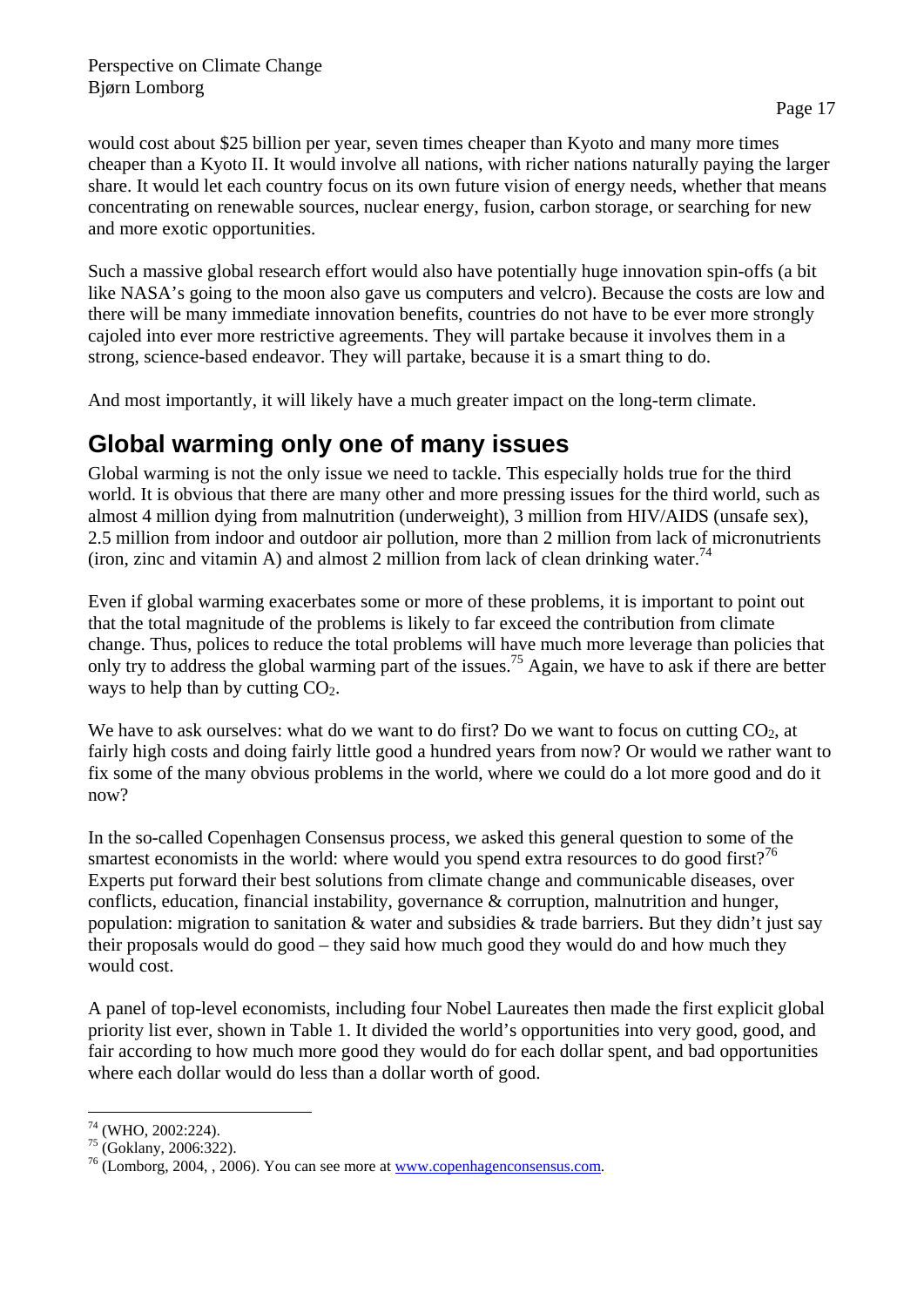|                           | Challenge                   | Opportunity                                        |
|---------------------------|-----------------------------|----------------------------------------------------|
| Very Good Opportunities   | 1 Diseases                  | Control of HIV/AIDS                                |
|                           | 2Malnutrition               | Providing micro nutrients                          |
|                           | 3 Subsidies and Trade       | Trade liberalisation                               |
|                           | 4Diseases                   | Control of malaria                                 |
| <b>Good Opportunities</b> | 5 Malnutrition              | Development of new agricultural technologies       |
|                           | 6 Sanitation & Water        | Small-scale water technology for livelihoods       |
|                           | <b>7</b> Sanitation & Water | Community-managed water supply and sanitation      |
|                           | 8 Sanitation & Water        | Research on water productivity in food production  |
|                           | 9 <sub>Government</sub>     | Lowering the cost of starting a new business       |
| <b>Fair Opportunities</b> | 10 Migration                | Lowering barriers to migration for skilled workers |
|                           | 11 Malnutrition             | Improving infant and child nutrition               |
|                           | 12 Malnutrition             | Reducing the prevalence of low birth weight        |
|                           | 13Diseases                  | Scaled-up basic health services                    |
| <b>Bad Opportunities</b>  | 14 Migration                | Guest worker programmes for the unskilled          |
|                           | 15 Climate                  | Optimal carbon tax (\$25-300)                      |
|                           | 16 Climate                  | The Kyoto Protocol                                 |
|                           | 17 Climate                  | Value-at-risk carbon tax (\$100-450)               |

**Table 1** Global priority list from Copenhagen Consensus, 2004.<sup>77</sup>

Preventing HIV/AIDS turns out to be the very best investment humanity can make – for each dollar it spends saving lives it will do about forty dollars worth of social good. For \$27 billion, we can save 28 million lives over the coming years.<sup>78</sup>

Malnutrition kills almost 2.4 million lives each year. Perhaps even more dramatically, it affects more than half the world's population, by damaging eyesight, lowering IQ, reducing development and restricting human productivity. Investing \$12 billion could probably half the incidence and death rate, with each dollar doing more than 30 dollars worth of social good.<sup>79</sup>

Ending first world agricultural subsidies and ensuring free trade would make almost everyone much better off. Models suggest that benefits of up to \$2,400 billion annually would be achievable, which half of that benefit accruing to the third world. In achieving this, it would be necessary to bribe first world farmers, but the benefits of each dollar used would do more than fifteen dollars worth of social good.

Finally, malaria kills more than a million each year. It infects about two billion people each year (many several times) and causes widespread debilitation. Yet, an investment of \$13 billion could cut incidence by half, protect 90% of newborns, and cut deaths of under-5s by 72%.<sup>80</sup>

At the other end of the spectrum, the Nobels placed climate change opportunities, including Kyoto at the bottom under the heading 'bad opportunities', underlining what we saw above, namely that for each dollar spent, we would end up doing much less than a dollar worth of good for the world.

 $\overline{a}$ 77 (Lomborg, 2004:606).

 $78$  (Lomborg, 2004:104).

 $79$  (Lomborg, 2004:404-5)

<sup>80 (</sup>Lomborg, 2004:109; , 2006:26-27).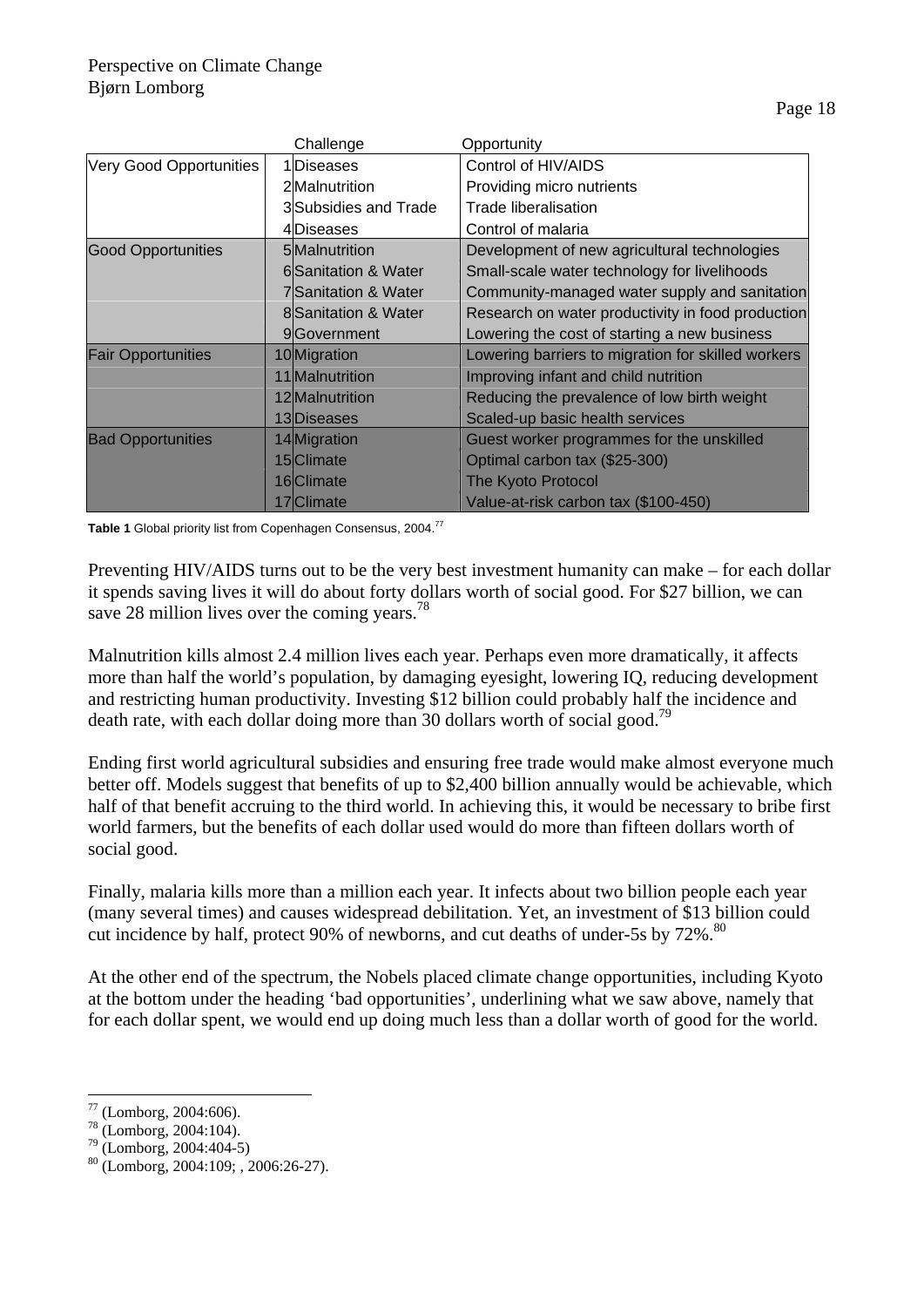But the Copenhagen Consensus did not just ask top economists. We asked 80 young college students from all over the world, with 70% from developing countries, with equal gender representation, and from arts, sciences and social sciences. After five days independently inquiring the experts in all the areas, they came to a surprisingly similar result as the Nobels. The placed malnutrition and communicable diseases on top, climate change next to last.<sup>81</sup>

In 2006 we asked a wide range of UN ambassadors to make their priority list after two days of intensive debates. Besides the three biggest countries China, India and the US, countries as diverse as Angola, Australia, and Azerbaijan participated, along with Canada, Chile, Egypt, Iraq, Mexico, Nigeria, Poland, South Korea, Somalia, Tanzania, Vietnam, Zimbabwe and many others. They came out with a quite similar list, placing communicable diseases, clean drinking water and malnutrition at top, with climate change towards the bottom.<sup>82</sup>

This should make us stop and pause. None of these forums have said that climate change is not real or not important. But they ask us to consider, whether we would do better by addressing the real and pressing needs of current generations that we can solve so easily and cheaply, before we try to tackle the long-term problem of climate change where we can do so little for so much.

To put it very bluntly, the Kyoto Protocol would likely cost at least \$180 billion a year and do little good. UNICEF estimates that just \$70-80 billion a year could give all Third World inhabitants access to the basics like health, education, water and sanitation.<sup>83</sup> More important still is the fact that if we could muster such a massive investment in the present-day developing countries this would also give them a much better future position in terms of resources and infrastructure from which to manage a future global warming. What would we rather do first?

## **References**

- Arnell, N. W., Cannell, M. G. R., Hulme, M., Kovats, R. S., Mitchell, J. F. B., Nicholls, R. J., et al. (2002). The consequences of CO2 stabilisation for the impacts of climate change. *Climatic Change, 53*(4), 413-446.<Go to ISI>://000175214400002
- Awash, T., & UN Millennium Project. Working Group on Malaria. (2005). *Coming to grips with malaria in the new millennium*. London ; Sterling, Va.: Earthscan. Retrieved 17-3-07, from http://www.unmillenniumproject.org/documents/malaria-complete-lowres.pdf
- Basu, R., & Samet, J. M. (2002). Relation between elevated ambient temperature and mortality: A review of the epidemiologic evidence. *Epidemiologic Reviews, 24*(2), 190-202.<Go to ISI>://000182669700008
- BBC Annon. (2006, October 27). 'Winter death toll' drops by 19%: Deaths in England and Wales fell to 25,700 last winter, a decline of 19% on the previous year. *. BBC Website* Retrieved 13-11-06, from http://news.bbc.co.uk/2/hi/uk\_news/6090492.stm
- Blair, T. (2006, October 30). PM's comments at launch of Stern Review Retrieved 29-12-06, from http://www.number-10.gov.uk/output/Page10300.asp
- Bosello, F., Roson, R., & Tol, R. S. J. (2006). Economy-wide estimates of the implications of climate change: Human health. *Ecological Economics, 58*(3), 579-591.<Go to ISI>://000238831400010

 $\overline{a}$ 

 $81$  (Lomborg, 2004:647)

<sup>&</sup>lt;sup>82</sup> (Copenhagen Consensus, 2006), Kyoto is number 23, and the other proposals 37-40 of 40.<br><sup>83</sup> (UNICEF, 2000:37).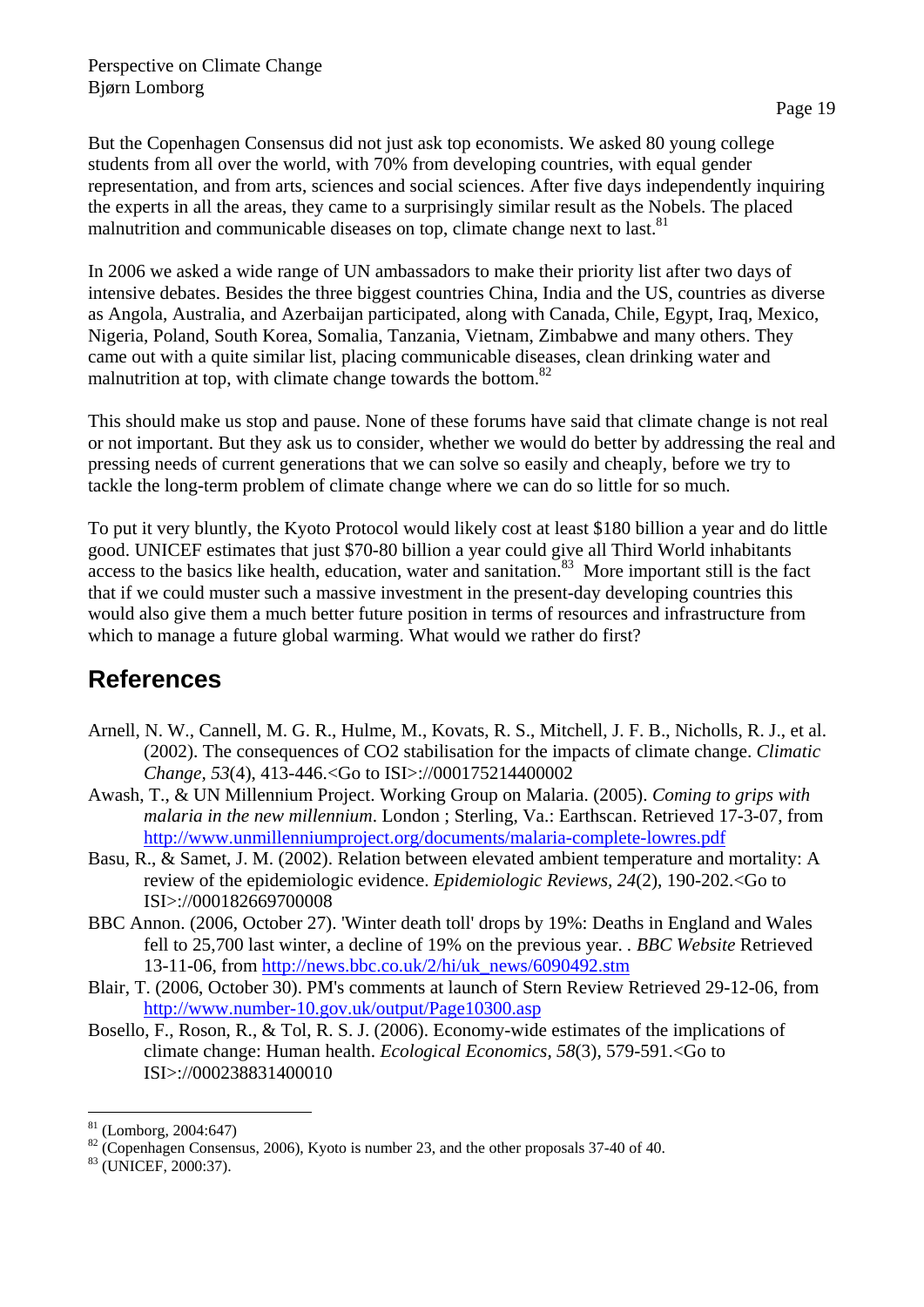- Byatt, I., Castles, I., Goklany, I. M., Henderson, D., Lawson, N., McKitrick, R., et al. (2006). The Stern Review: A Dual Critique, Part II: Economic Aspects. *World Economics, 7*(4), 199- 232.
- Carter, R. M., de Freitas, C. R., Goklany, I. M., Holland, D., & Lindzen, R. S. (2006). The Stern Review: A Dual Critique, Part I: The Science. *World Economics, 7*(4), 167-198.
- CEP. (2006). Boosting Innovation and Productivity Growth in Europe: The hope and the realities of the EU's 'Lisbon agenda'*. Centre for Economic Performance* Retrieved 15-3-07, from http://cep.lse.ac.uk/briefings/pa\_lisbon\_agenda.pdf
- Copenhagen Consensus. (2006, October 30). A United Nations Perspective Retrieved 30-11-06, from

http://www.copenhagenconsensus.com/Admin/Public/DWSDownload.aspx?File=Files%2fF iler%2fCC+UNP%2fCC06\_Outcome.pdf

- Cox, S. (2007, January 25, 20.00). The Investigation*. Radio 4, BBC* Retrieved 28-1-07, from http://www.bbc.co.uk/radio/aod/mainframe.shtml?http://www.bbc.co.uk/radio/aod/radio4\_a od.shtml?radio4/theinvestigation
- Dai, A., Wigley, T. M. L., Boville, B. A., Kiehl, J. T., & Buja, L. E. (2001). Climates of the twentieth and twenty-first centuries simulated by the NCAR climate system model. *Journal of Climate, 14*(4), 485-519.<Go to ISI>://000166857800003
- Dasgupta, P. (2006, November 11). Comments on the Stern Review's Economics of Climate Change Retrieved 24-1-07, from http://www.econ.cam.ac.uk/faculty/dasgupta/STERN.pdf
- Denton, A. (2006, September 11). Interview with Al Gore*. Enough Rope on Australia ABC* Retrieved 13-1-07, from http://www.abc.net.au/tv/enoughrope/transcripts/s1734175.htm
- Ebi, K. L., Mills, D. M., Smith, J. B., & Grambsch, A. (2006). Climate change and human health impacts in the United States: An update on the results of the US National Assessment. *Environmental Health Perspectives, 114*(9), 1318-1324.<Go to ISI>://000240755700025
- EIA. (2006). International Energy Annual 2004*. Energy Information Agency* Retrieved 30-11-06, from http://www.eia.doe.gov/iea/
- Ereaut, G., & Segnit, N. (2006). Warm Words: How are we telling the climate story and can we tell it better? *Institute for Public Policy Research* Retrieved 20-1-07, from http://www.ippr.org.uk/members/download.asp?f=/ecomm/files/warm\_words.pdf&a=skip
- EU. (2007a). Gross domestic expenditure on R&D*. EUROSTAT* Retrieved 15-3-07, from http://epp.eurostat.ec.europa.eu/portal/page?\_pageid=1996,39140985&\_dad=portal&\_sche ma=PORTAL&screen=detailref&language=en&product=Yearlies\_new\_science\_technology  $&\text{root}=Yearlies new science technology/I/I1/ir021$
- EU. (2007b). Lisbon Strategy*. Europa Glossary* Retrieved 15-3-07, from http://europa.eu/scadplus/glossary/lisbon\_strategy\_en.htm
- EU. (2007c, March 9). Presidency Conclusions of the Brussels European Council 8/9 March 2007 Retrieved 15-3-07, from

http://www.consilium.europa.eu/ueDocs/cms\_Data/docs/pressData/en/ec/93135.pdf

Fisher, B. S., Ford, M., Jakeman, G., Gurney, A., Penm, J., Matysek, A., et al. (2006). Technological development and economic growth*. abare research report 06.1* Retrieved 29- 1-07, from

http://www.abareconomics.com/publications\_html/climate/climate\_06/06\_climate.pdf

- Gibbon, G. (2006, October 30). Government pledges action*. Channel4News* Retrieved 24-1-07, from http://www.channel4.com/news/special-reports/special-reports-storypage.jsp?id=3757
- Giles, J. (2006, November 2). How much will it cost to save the world*. Nature,* pp. 6-7.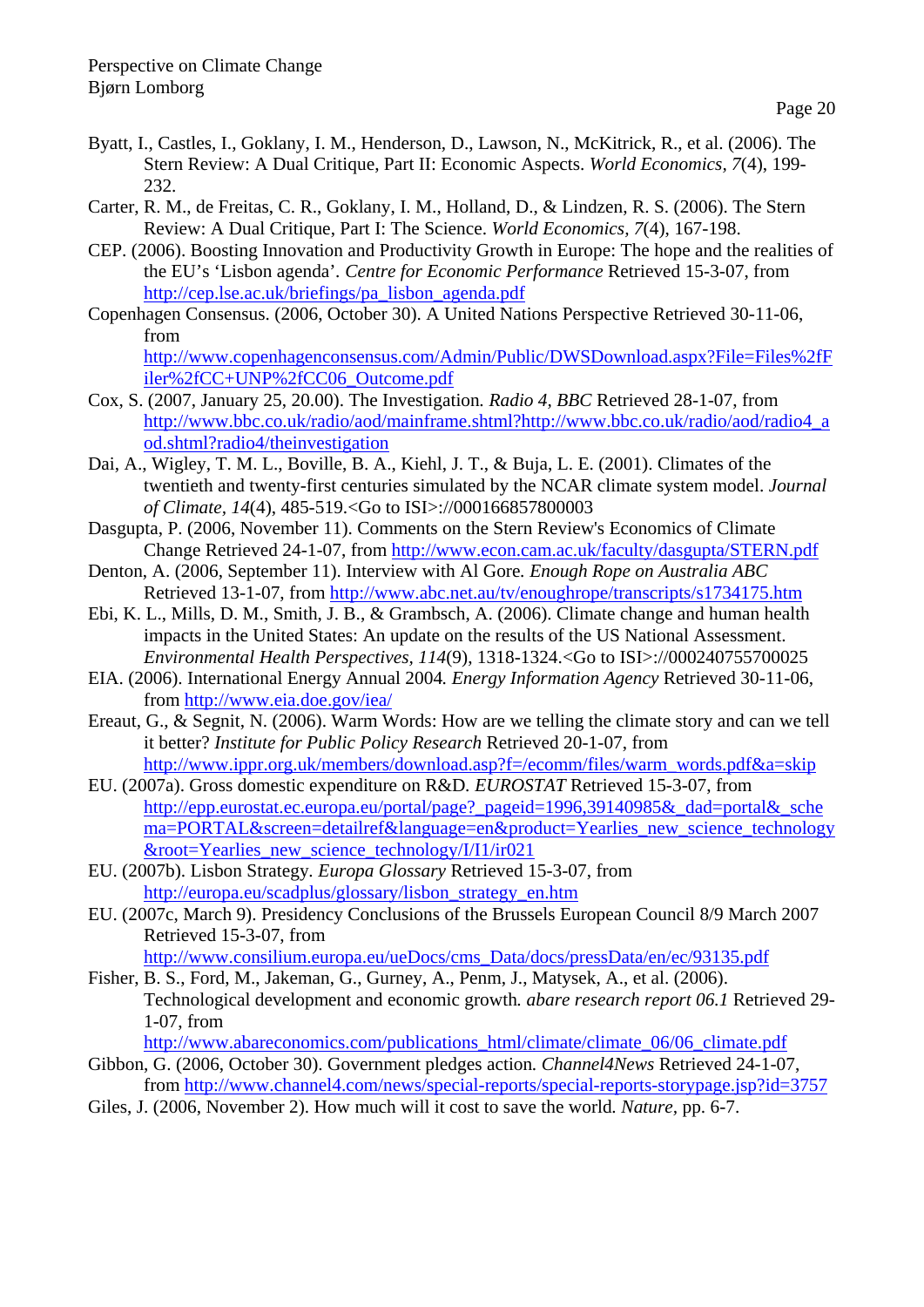- Goklany, I. M. (2006). *The improving state of the world : why we're living longer, healthier, more comfortable lives on a cleaner planet*. Washington, D.C.: Cato Institute : Distributed to the trade by National Book Network.
- Gore, A. (2006). *An inconvenient truth: the movie*: Paramount DVD.
- Gore, A., & Melcher Media. (2006). *An inconvenient truth: the planetary emergency of global warming and what we can do about it*. Emmaus, Pa.: Rodale Press.http://www.loc.gov/catdir/enhancements/fy0662/2006926537-d.html
- Gregory, J., & Huybrechts, P. (2006). Ice-sheet contributions to future sea-level change. *Philosophical Transactions of the Royal Society A: Mathematical, Physical and Engineering Sciences, 364*(1844), 1709-1731.http://dx.doi.org/10.1098/rsta.2006.1796
- Hagen, J. (2007, January 19). Act on Global Warming Now or Pay Later: The Stern Review*. UN Chronicle Online Edition* Retrieved 24-1-07, from http://www.un.org/Pubs/chronicle/2007/webArticles/011907\_stern.htm
- Hay, S. I., Guerra, C. A., Tatem, A. J., Atkinson, P. M., & Snow, R. W. (2005). Urbanization, malaria transmission and disease burden in Africa. *Nature Reviews Microbiology, 3*(1), 81- 90.<Go to ISI>://000226024900017
- IEA. (2006). *World Energy Outlook 2006*: IEA Publications.
- IPCC. (2001). *Climate Change 2001: WGI: The Scientific Basis. Contribution of Working Group I to the Third Assessment Report of the Intergovernmental Panel on Climate Change [Houghton, J.T.,Y. Ding, D.J. Griggs, M. Noguer, P.J. van der Linden, X. Dai, K. Maskell, and C.A. Johnson (eds.)].* Cambridge, UK: Cambridge University Press.http://www.grida.no/climate/ipcc\_tar/wg1/index.htm
- IPCC. (2007a). *Climate Change 2007: WGI: Summary for Policymakers*. Retrieved 13-2-07, from http://www.ipcc.ch/SPM2feb07.pdf
- IPCC. (2007b). *Climate Change 2007: WGI: The Physical Science Basis*. Cambridge (UK): Cambridge University Press.
- IPCC, & Houghton, J. T. (1996). *Climate change 1995 : the science of climate change*. Cambridge ; New York: Cambridge University Press.
- Kavuncu, Y. O., & Knabb, S. D. (2005). Stabilizing greenhouse gas emissions: Assessing the intergenerational costs and benefits of the Kyoto Protocol. *Energy Economics, 27*(3), 369- 386.<Go to ISI>://000229719400001
- Keatinge, W. R., & Donaldson, G. C. (2004). The impact of global warming on health and mortality. *Southern Medical Journal, 97*(11), 1093-1099.<Go to ISI>://000226714900014
- Keatinge, W. R., Donaldson, G. C., Cordioli, E. A., Martinelli, M., Kunst, A. E., Mackenbach, J. P., et al. (2000). Heat related mortality in warm and cold regions of Europe: observational study. *British Medical Journal, 321*(7262), 670-673.<Go to ISI>://000089444100023
- Langford, I. H., & Bentham, G. (1995). The Potential Effects of Climate-Change on Winter Mortality in England and Wales. *International Journal of Biometeorology, 38*(3), 141- 147.<Go to ISI>://A1995QN72400007
- Lomborg, B. (Ed.). (2004). *Global crises, global solutions*. Cambridge ; New York: Cambridge University Press.
- Lomborg, B. (Ed.). (2006). *How to spend \$50 billion to make the world a better place*. Cambridge, [Eng.] ; New York: Cambridge University Press.
- Lund, M., Faber, K., & Søndergaard, B. (2004, May 25). Klima: Når det regner, er det meget voldsommere [Climate: when it rains, it rains much harder]*. Politiken,* p. A4.
- Lund, M., Søndergaard, B., & Faber, K. (2004, May 30). Globale valg: Verden set fra Uganda [Global choices: the world seen from Uganda]*. Politiken,* p. A5.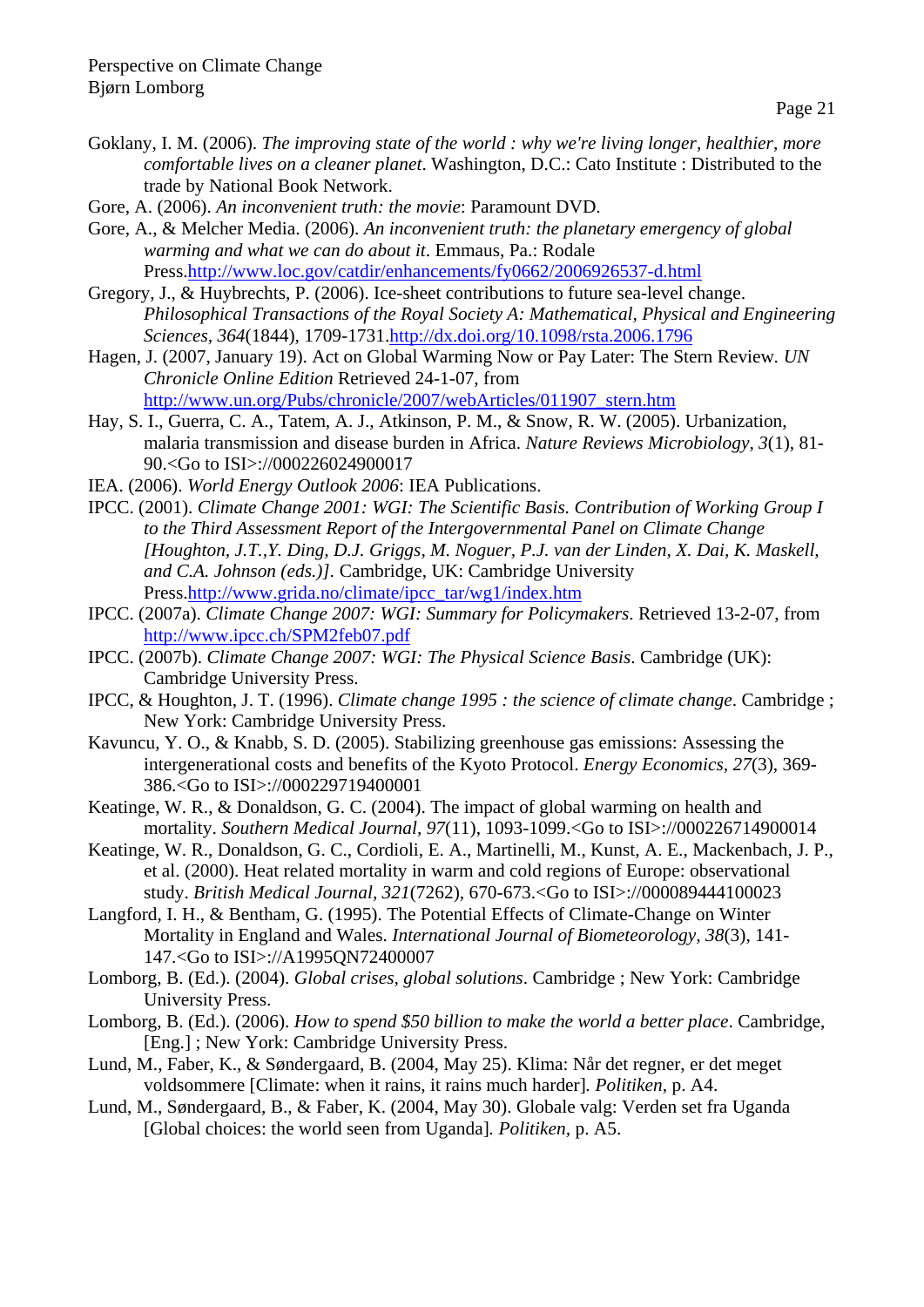- Martens, P., Kovats, R. S., Nijhof, S., de Vries, P., Livermore, M. T. J., Bradley, D. J., et al. (1999). Climate change and future populations at risk of malaria. *Global Environmental Change, 9*(Supplement 1), S89-S107.http://www.sciencedirect.com/science/article/B6VFV-3XR2V33-7/2/4b6e6b879f1eab34166820cd7d30f754
- Martens, W. J. M. (1998). Climate change, thermal stress and mortality changes. *Social Science & Medicine, 46*(3), 331-344.http://www.sciencedirect.com/science/article/B6VBF-3SX5H61- 15/2/095d34ddb16539a15ab2f6814c8686b8
- McMichael, A. J., Woodruff, R. E., & Hales, S. (2006). Climate change and human health: present and future risks. *Lancet, 367*(9513), 859-869.<Go to ISI>://000236016500031
- Mills, A., & Shillcutt, S. (2004). Communicable diseases. In B. Lomborg (Ed.), *Global Crises, Global Solutions* (pp. 62-114). Cambridge UK: Cambridge University Press.
- Nakaji, S., Parodi, S., Fontana, V., Umeda, T., Suzuki, K., Sakamoto, J., et al. (2004). Seasonal changes in mortality rates from main causes of death in Japan (1970-1999). *European Journal of Epidemiology, 19*(10), 905-913.<Go to ISI>://000224734700001
- Nakicenovic, N., & IPCC WG III. (2000). *Special report on emissions scenarios : a special report of Working Group III of the Intergovernmental Panel on Climate Change*. Cambridge ; New York: Cambridge University Press.http://www.grida.no/climate/ipcc/emission/index.htm
- Nordhaus, W. D. (2006a). RICE model Retrieved 27-11-06, from http://www.econ.yale.edu/~nordhaus/homepage/dice\_section\_vi.html
- Nordhaus, W. D. (2006b). The Stern Review on the Economics of Climate Change Retrieved 24-1- 07, from http://nordhaus.econ.yale.edu/SternReviewD2.pdf
- Nordhaus, W. D. (Ed.). (1998). *Economics and policy issues in climate change*. Washington, DC: Resources for the Future.
- Pielke, R. A. (2005). Misdefining "climate change": consequences for science and action. *Environmental Science & Policy, 8*(6), 548-561.<Go to ISI>://000233817200003
- Pielke, R. A., & Landsea, C. W. (1998). Normalized hurricane damages in the United States: 1925- 95. *Weather and Forecasting, 13*(3), 621-631.<Go to ISI>://000076513400002
- Pielke, R. A. J. (2006). Disasters, Death, and Destruction: Making Sense of Recent Calamities. *Oceanography, 19*(2), 138-147.
- Pielke, R. A. J., Gratz, J., Landsea, C. W., Collins, D., Saunders, M. A., & Musulin, R. (2007). Normalized Hurricane Damages in the United States: 1900-2005. *Natural Hazards Review*  (submitted). Retrieved 19-12-06, from http://sciencepolicy.colorado.edu/publications/special/normalized\_hurricane\_damages.html
- Pielke, R. A. J., Klein, R., & Sarewitz, D. (2000). Turning the Big Knob: An Evaluation of the Use of Energy Policy to Modulate Future Climate Impacts. *Energy and Environment, 11*, 255- 276. Retrieved 20-12-06, from http://sciencepolicy.colorado.edu/about\_us/meet\_us/roger\_pielke/knob/text.html
- Reiter, P. (2007, January 12). Dangers of disinformation Pseudoscience*. International Herald Tribune*
- Snow, R., Ikoku, A., Omumbo, J., & Ouma, J. (1999). *The epidemiology, politics and control of malaria epidemics in Kenya:1900-1998*: Report prepared for Roll Back Malaria, Resource Network on Epidemics, World Health Organisation. Retrieved 28-12-06, from http://www.who.int/malaria/docs/ek\_report\_toc1.htm#toc
- Stern, N. (2006). *Stern Review on the Economics of Climate Change*: HM Treasury, UK. Retrieved 24-11-06, from http://www.hm-

treasury.gov.uk/independent\_reviews/stern\_review\_economics\_climate\_change/stern\_revie w\_report.cfm